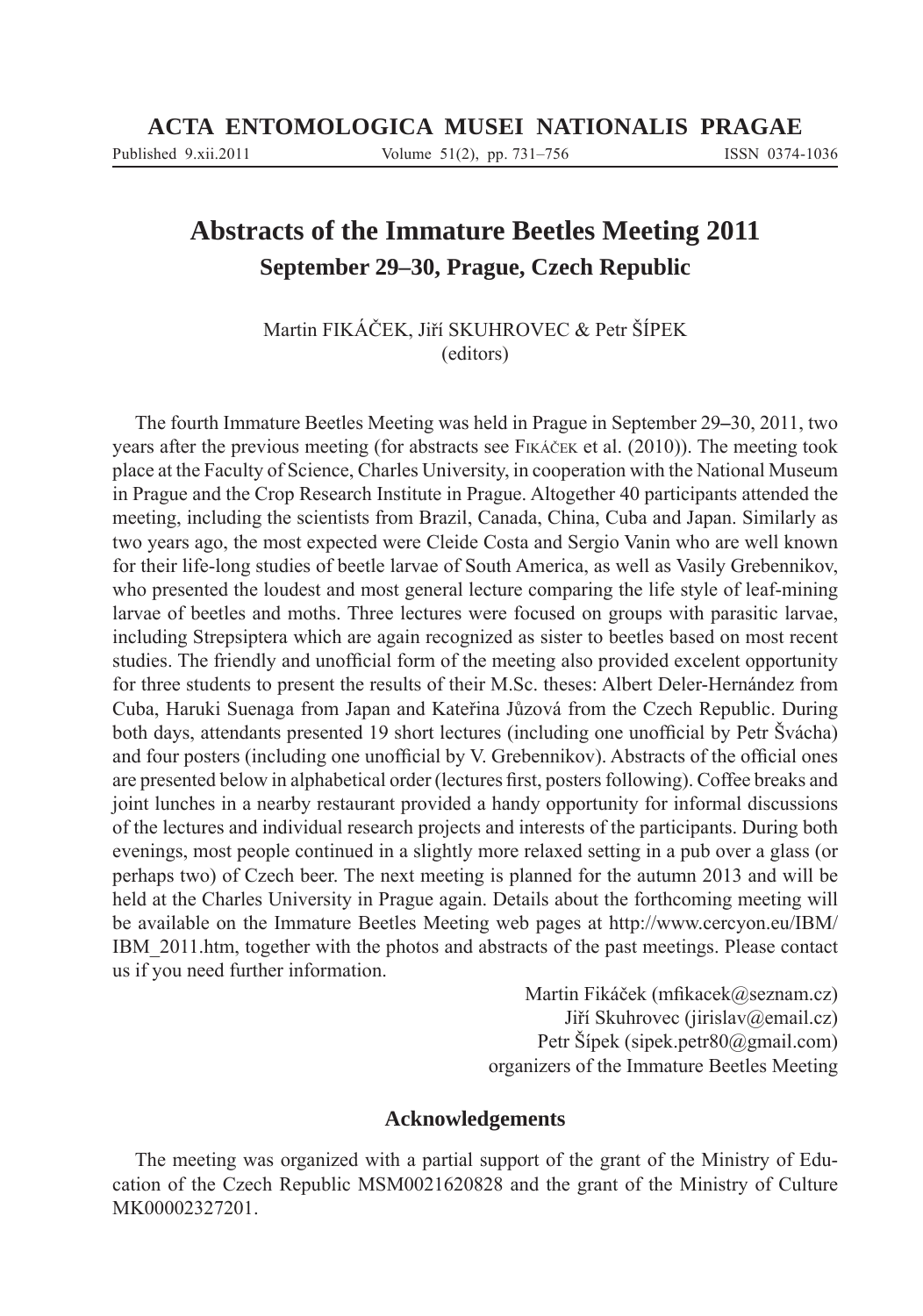## **List of participants**

Ahrens, Dirk (Museum Alexander Koenig, Bonn, Germany) Angus, Robert B. (Natural History Museum, London, United Kingdom) Batelka, Jan (Prague, Czech Republic) Borowiec, Lech (Zoological Institute, University of Wrocław, Poland) Costa, Cleide (Museu de Zoologia, Universidade de São Paulo, Brazil) Damaška, Albert (Prague, Czech Republic) Deler-Hernández, Albert (BIOECO, Santiago de Cuba, Cuba) Fikáček, Martin (National Museum, Prague, Czech Republic) Garner, Beulah H. (Natural History Museum, London, United Kingdom) Grebennikov, Vasily (Canadian Food Inspection Agency, Ottawa, Canada) Hájek, Jiří (National Museum, Prague, Czech Republic) Hlaváč, Peter (Košice, Slovakia) Jałoszynski, Pawel (Museum of Natural History, Wrocław University, Poland) Janšta, Petr (Charles University, Prague, Czech Republic) Jelínek, Josef (National Museum, Prague, Czech Republic) Jůzová, Kateřina (Charles University, Prague, Czech Republic) Král, David (Charles University, Prague, Czech Republic) Löbl, Ivan (Muséum d'histoire naturelle, Genève, Switzerland) Miklušová, Zuzana (Charles University, Prague, Czech Republic) Perreau, Michel (Université Paris 7, Paris, France) Pietrykowska-Turduj, Ewa (Maria Curie-Skłodowska University, Lublin, Poland) Prokop, Jakub (Charles University in Prague, Prague, Czech Republic) Roggero, Angela (Dpt. of Biologia Animale e dell'Uomo, Torino, Italy) Ruta, Rafał (Zoological Institute, Wrocław University, Poland) Růžička, Jan (Czech University of Life Sciences, Prague, Czech Republic) Saska, Pavel (Czech University of Life Sciences, Prague, Czech Republic) Schöller, Mathias (Biological Consultancy Ltd., Berlin, Germany) Shi, Hongliang (Institute of Zoology, Chinese Academy of Sciences, Beijing, China) Smetana, Aleš (Canadian National Collection, Ottawa, Canada) Skuhrovec, Jiří (Crop Research Institute, Prague, Czech Republic) Solodovnikov, Alexey Yu. (Natural History Museum, Copenhagen, Denmark) Straka, Jakub (Charles University, Prague, Czech Republic) Suenaga, Haruki (Hokkaido University, Sapporo, Japan) Szalontayová, Veronika (Charles University, Prague, Czech Republic) Świętojańska, Jolanta (University of Wrocław, Poland) Šípek, Petr (Charles University, Prague, Czech Republic) Švácha, Petr (Institute of Entomology, Czech Academy of Science, České Budějovice, Czech Republic) Vanin, Sergio A. (Instituto de Biociências, Universidade de São Paulo, Brazil) Vondráček, Dominik (Charles University, Prague, Czech Republic) Yang, Ganyan (Institute of Zoology, Chinese Academy of Sciences, Beijing, China)

### **References**

FIKÁČEK M., SKUHROVEC J. & ŠÍPEK P. 2010 (eds.): Abstracts of the Immature Beetles Meeting 2009, October 1–2, Prague, Czech Republic. *Acta Entomologica Musei Nationalis Pragae* **50**: 321–340

#### **The abstracts should be cited as follows:**

ANGUS R. B. 2011: Rearing Helophorus: egg cocoons & larvae. P. 733. In: FIKÁČEK M., SKUHROVEC J. & ŠÍPEK P. (eds.): Abstracts of the Immature Beetles Meeting 2011, September 29–30, Prague, Czech Republic. *Acta Entomologica Musei Nationalis Pragae* **51**: 731–756.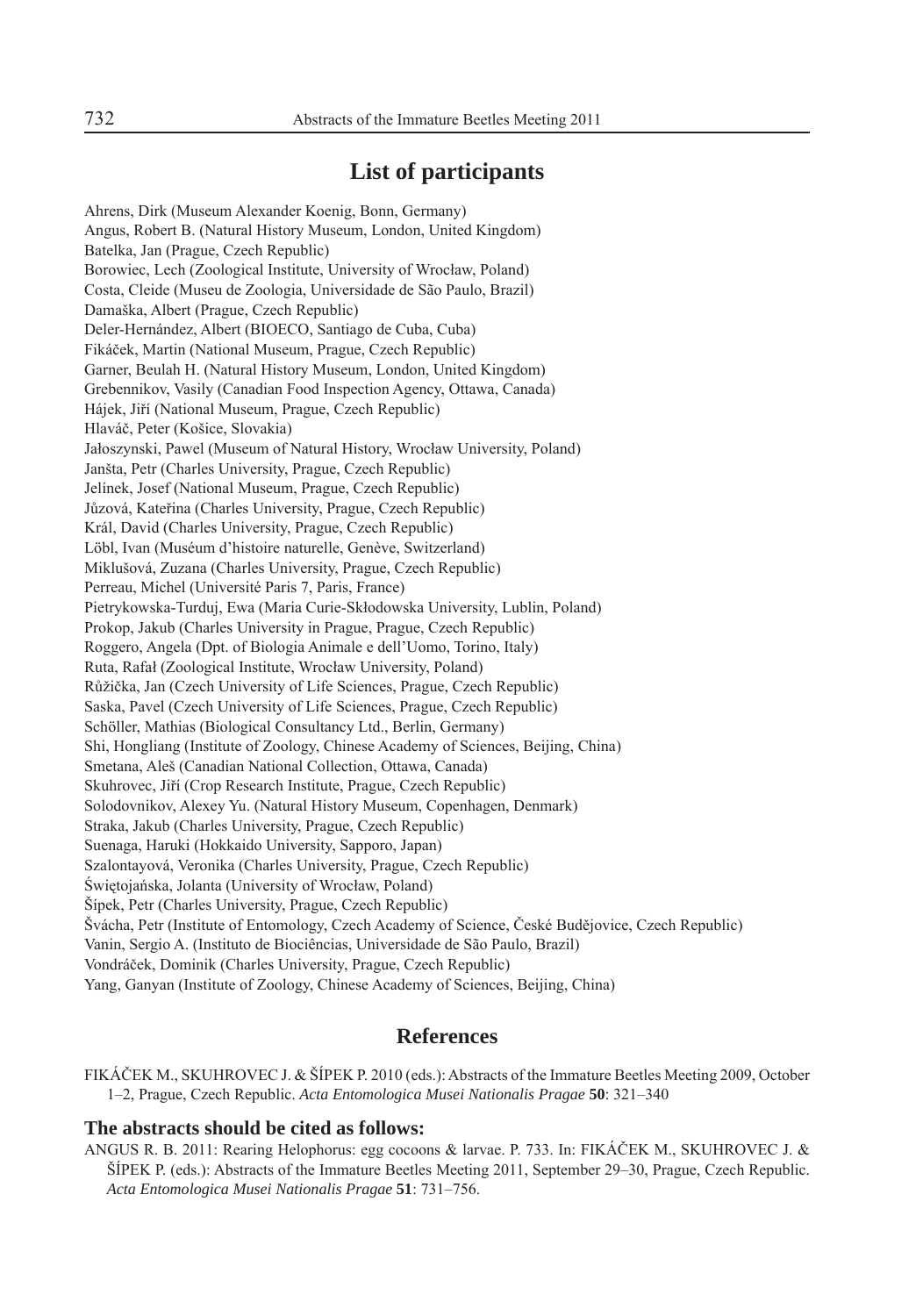#### **PRESENTATIONS**

#### **Rearing** *Helophorus***: egg cocoons & larvae**

Robert B. ANGUS

Department of Entomology, The Natural History Museum, Cromwell Road, London SW7 5BD, UK; e-mail: r.angus@rhul.ac.uk

Adult *Helophorus* may be kept in small aquaria (sandwich boxes) with a bank of sand at one end, and water to a depth of about 1 cm. They are fed with algae (typically *Spirogyra*), moribund grass or occasionally freeze-dried peas. Decomposing vegetation should be removed.

Egg cocoons are usually placed in the bank, but occasionally among the vegetation in the water. The consist of an egg bag about 3–5 mm long, topped by a silk mast of three main forms: 1. Erect, leaf-like; 2. Tubular; 3. Thin ribbon-like, corresponding to the leaf-like masts of type 1 or the back of the tubes of type 2; 4. Long tubular ribbon-like masts corresponding to the entire tubes of type 2. It is suggested that the form of the mast may be important in supplying oxygen to developing eggs, erect leaves and ribbons floating upwards because of trapped air will act as physical gills if cocoons are flooded, while the slightly deeper burial of cocoons with tubular masts could delay desiccation of the cocoon in hot dry conditions. One species, *H. asturiensis* Kuwert, has been found to make two distinct types of cocoon (types 2 and 4).

Egg cocoons are harvested daily and kept on damp filter paper in Petri dishes.

Larvae are normally fed on *Tubifex* worms (available from aquarists' suppliers). In the wild it is possible to improvise – in West Siberia I used chopped up *Gammarus lacustris*, abundant locally. Larvae are given their first feed in the dish with the cocoon, but after one day are transferred to individual pill boxes, on four sheets of damp filter paper. The filter paper must be fully damp, but without any loose water. Food is supplied daily and uneaten food from the previous day removed. Hygiene is essential, and soiled filter papers are changed as necessary.

There are normally three larval instars (but only two in *H. kirgisicus* Knisch and *H. kervillei* d'Orchymont), and at temperatures of about 23° C the larvae are ready to pupate in about two weeks. Larvae pupate in banks of damp sand in the pill boxes. Pupation takes about two weeks.

I kept larvae as cleared mounted preparations in Canada balsam on microscope slides. I have found that such preparations keep their colour.

Some aspects of larval morphology are discussed.

## **Primary larvae of some Ripiphorinae: their phoresy and dispersal (Coleoptera: Ripiphoridae)**

### Jan BATELKA

Nad vodovodem 16, CZ-100 00 Praha 10, Czech Republic; e-mail: janbat@centrum.cz

Dispersal abilities of Ripiphorinae have never been studied in the past. Although all members of the subfamily are well known for their phoretic triungulinid primary larvae similar to those in some Meloidae (Coleoptera) or in Strepsiptera, their capability to colonize distant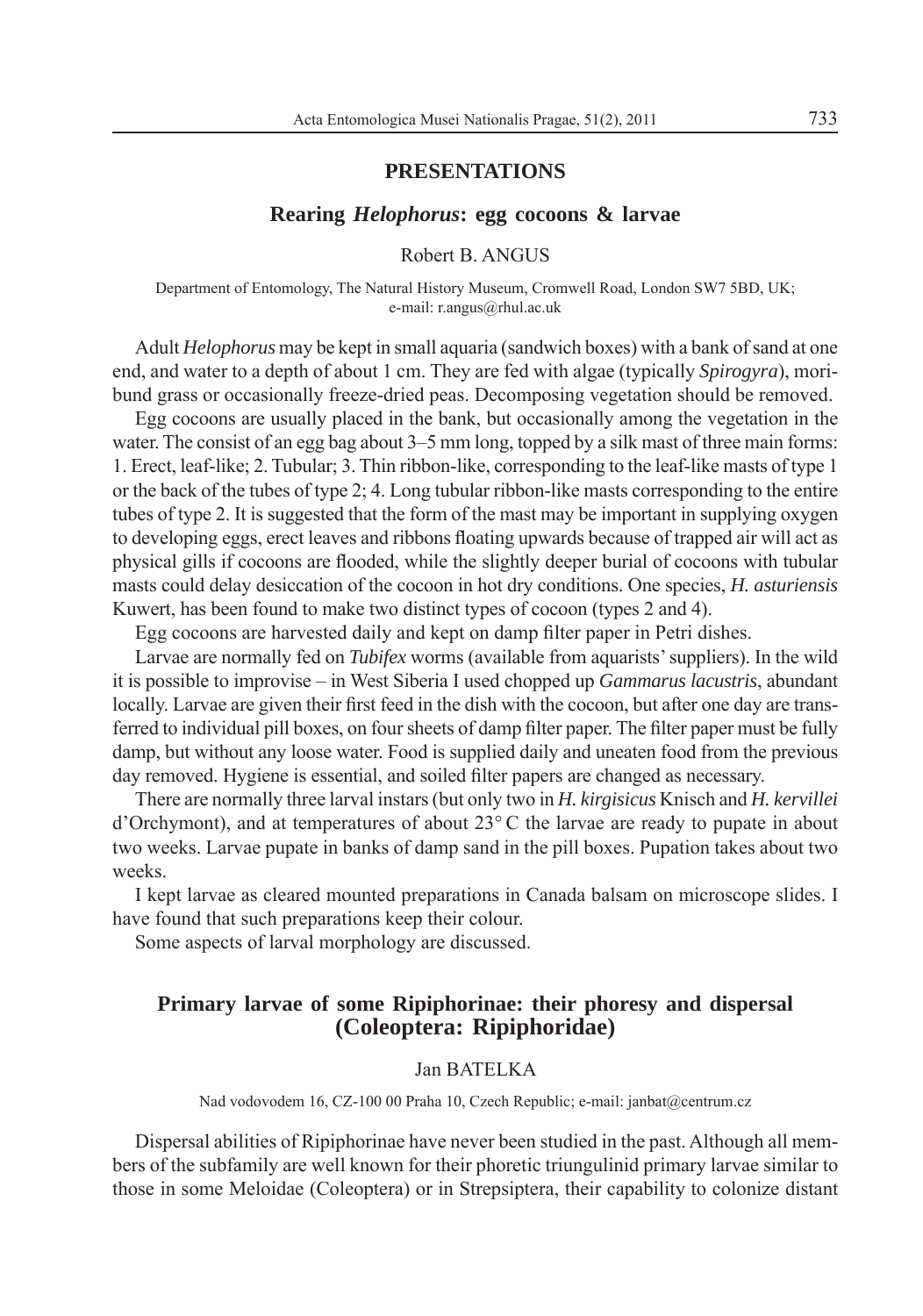localities has been investigated only recently (BATELKA 2011, BATELKA & STRAKA 2011). The main features and factors allowing members of two Ripiphorinae genera (*Macrosiagon* Hentz, 1830 and *Ripiphorus* Bosc, 1791) to reach a distant and even very isolated habitats (like oceanic volcanic islands) by the long-range dispersal are shown and discussed. Results will help with future evaluation of biogeography of these two genera.

Primary larvae (so called 'triungulinids') of *Macrosiagon* and *Ripiphorus* show remarkable adaptations for phoresy. Besides their streamlined body shape similar to other phoretic larvae, their pretarsal segments are modified into leaf-shaped pulvilli (or inflatable lobes) which probably help them to crawl in the blossoms to reach their host bees or wasps when they are approaching, their mandibles are sharp and pointed to be able to penetrate soft cuticle or wings of their vectors during the transport, and finally their terminal abdominal segment is modified into retractile sucker capable of adhesion to smooth substrates (TOMLIN  $&$  MILLER 1989).

Several genera and species of flowering plants visited by adults of certain species of *Macrosiagon* and *Ripiphorus* in the Arabian Peninsula and Africa were identified. Importance of these plants for phoresy of ripiphorine free-living primary larvae is discussed. The term 'transfer plants' has been introduced to highlight their significance in the life cycle of the associated ripiphorine species. Ovipositing in the inflorescences of these transfer plants in some species was found out to be the reason of the multiple triungulinid load on their hymenopteran host species (i.e., more than one primary larva on a single vector). Phoretic adaptations of primary larvae, widely distributed transfer plant taxa (either on the tribal or generic level) and the multiple triungulinid load mechanism seem to be responsible for a wide distribution of some ripiphorine species and successful colonization of remote places such as arid areas, high mountain ranges or oceanic volcanic islands by the members of this subfamily.

Morphology of the phoretic primary larval instar of *Ripiphorus caboverdianus* Batelka & Straka, 2011 has been described, that of *R. arabiafelix* Batelka, 2009 from Yemen will be described in the forthcoming paper (BATELKA in prep.). Original sampling method to obtain *R. arabiafelix* primary larvae in the field was developed. Larvae were collected by using cut-off PET bottles half-filled by water with several drops of detergent. Inflorescences of the transfer plant were immersed in the liquid for a few seconds. Positive samples with larvae sunken to the bottom of the bottle are detectable by  $20 \times$  magnifying glass directly in the field. Several tens of larvae may be obtained in a few minutes.

Five long-range dispersal events in the subfamily Ripiphorinae in the Afrotropical Region were documented. *Ripiphorus caboverdianus* from the Cape Verde islands represents the first record of the family Ripiphoridae from the volcanic islands west of Africa and the first record of the genus on an isolated volcanic archipelago worldwide. *Macrosiagon benschi insularum* Schilder, 1923 from the volcanic Comoros belongs to an endemic Malagasy species-group with three Madagascan taxa. Finally, three widely distributed Afrotropical *Macrosiagon* species common to Africa and Madagascar were identified (BATELKA 2011, BATELKA & STRAKA 2011).

BATELKA J. 2011: Contribution to the synonymies, distributions, and bionomics of the Old World species of Macrosiagon (Coleoptera: Ripiphoridae). *Acta Entomologica Musei Nationalis Pragae* **51**: XX–XX

BATELKA J. (in prep.): Transfer plants of some Ripiphorinae in Africa and Arabia with remarks on the primary larva of Ripiphorus arabiafelix (Coleoptera: Ripiphoridae).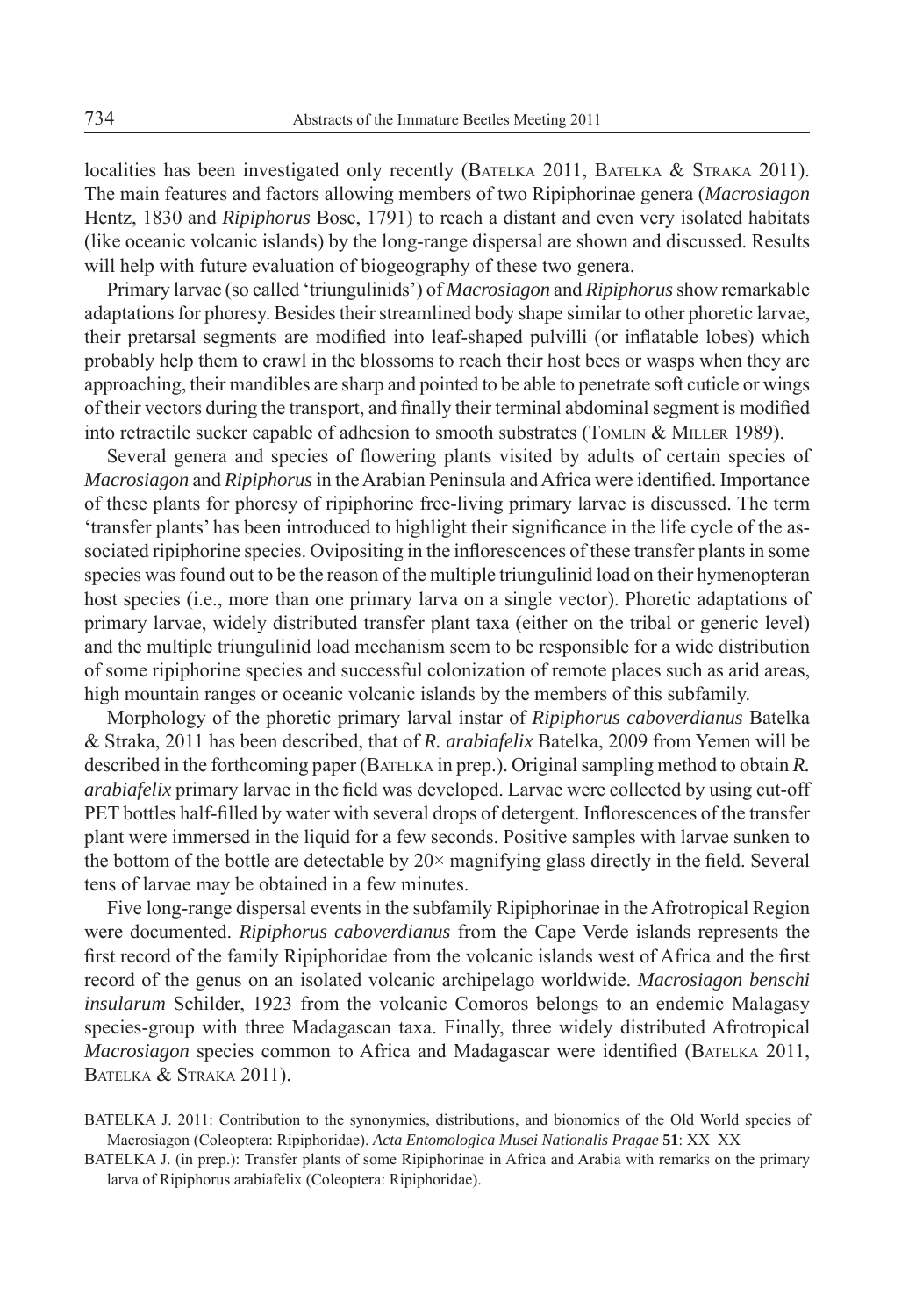BATELKA J. & STRAKA J. 2011: Ripiphorus caboverdianus sp. nov. – the first ripiphorid record from the Macaronesian volcanic islands (Coleoptera: Ripiphoridae: Ripiphorinae). *Zootaxa* **2792**: 51–62.

TOMLIN A. D. & MILLER J. J. 1989: Physical and behavioral factors governing the pattern and distribution of Rhipiphoridae (Coleoptera) attached to wings of Halictidae (Hymenoptera). *Annals of the Entomological Society of America* **82**: 785–791.

### **The pre-pupa of Mycteridae, Eurypinae (Coleoptera, Tenebrionoidea)**

Cleide COSTA1) & Sergio A. VANIN2)

1) Museu de Zoologia, Universidade de São Paulo, Avenida Nazaré, 481, 04263-000 São Paulo, SP, Brazil; e-mail: cleideco@usp.br

2) Departamento de Zoologia, Instituto de Biociências, Universidade de São Paulo, Rua do Matão, Travessa 14, 101, 05508-900 São Paulo, SP, Brazil; e-mail: savanin@ib.usp.br

In 1977, COSTA & VANIN (1977) reared larvae of *Eurypus muelleri* Seidlitz, 1917 (Mycteridae) in the laboratory and observed that, when the last active larval instar stopped feeding, it molted and was transformed into a quiescent instar, named pre-pupa by those authors. This pre-pupa, after a few days, molted again, giving rise to the pupal stage. On the whole there are only two molts between the mature larva and the adult in the Holometabola: one from larva to pupa and the other from pupa to adult. However, in *E. muelleri* three molts occur: the first from the mature larva to pre-pupa, the second from pre-pupa to pupa and the third from pupa to adult. It is important to point out that morphologically the *E. muelleri* pre-pupa differs slightly from the last active larval instar by the hypognathous head (prognathous in the mature larva), shorter and broader and less sclerotized body, tubercles of the ninth abdominal segment with dark brown apices, contrasting with the cream white integument. So, according to the authors' concept, the pre-pupa of *E. muelleri* is a distinct morphological instar resulting from an extra molt, and not at all equivalent to the pharate pupa as defined by HESLOP-HARRISON (1958) and HINTON (1946, 1973), for the latter is the last active larval instar that becomes inactive without suffering a molt.

In 1984, Costa & VANIN (1984) conducted a research into the life cycle of another Mycteridae, *Stilpnonotus postsignatus* Fairmaire, 1889 and observed for the second time a morphologically differentiated pre-pupal instar, similar to the one that occurs in *E. muelleri*. Again, the pre-pupa differs from the previous larval instar mainly by the shorter and broader body and the head hypognathous (prognathous in the mature larva). The following year, COSTA & VANIN (1985) discussed the possible functions of this kind of pre-pupa in Mycteridae, probably related to the conspicuous morphological differences occurring between the thorax of larva and adults, thus allowing larvae and adults to occupy different habitats. On reviewing the bibliography of the pre-pupa concepts, the authors distinguished three main types of pre-pupa in the Holometabola, showing that the Mycteridae pre-pupa is a distinct instar resulting from an extra molt, followed by a very short period of quiescence before the ecdysis to the pupal stage happens.

POLLOCK *et al*. (2000) described the pre-pupa of *Physiomorphus subcostulatus* Pollock, 2000 and revealed the biological cycles of two more species: *P. melanurus* Champion*,* 1916 and *P. angustus* Pollock, 2000. The pre-pupae of these species differ from the mature larva by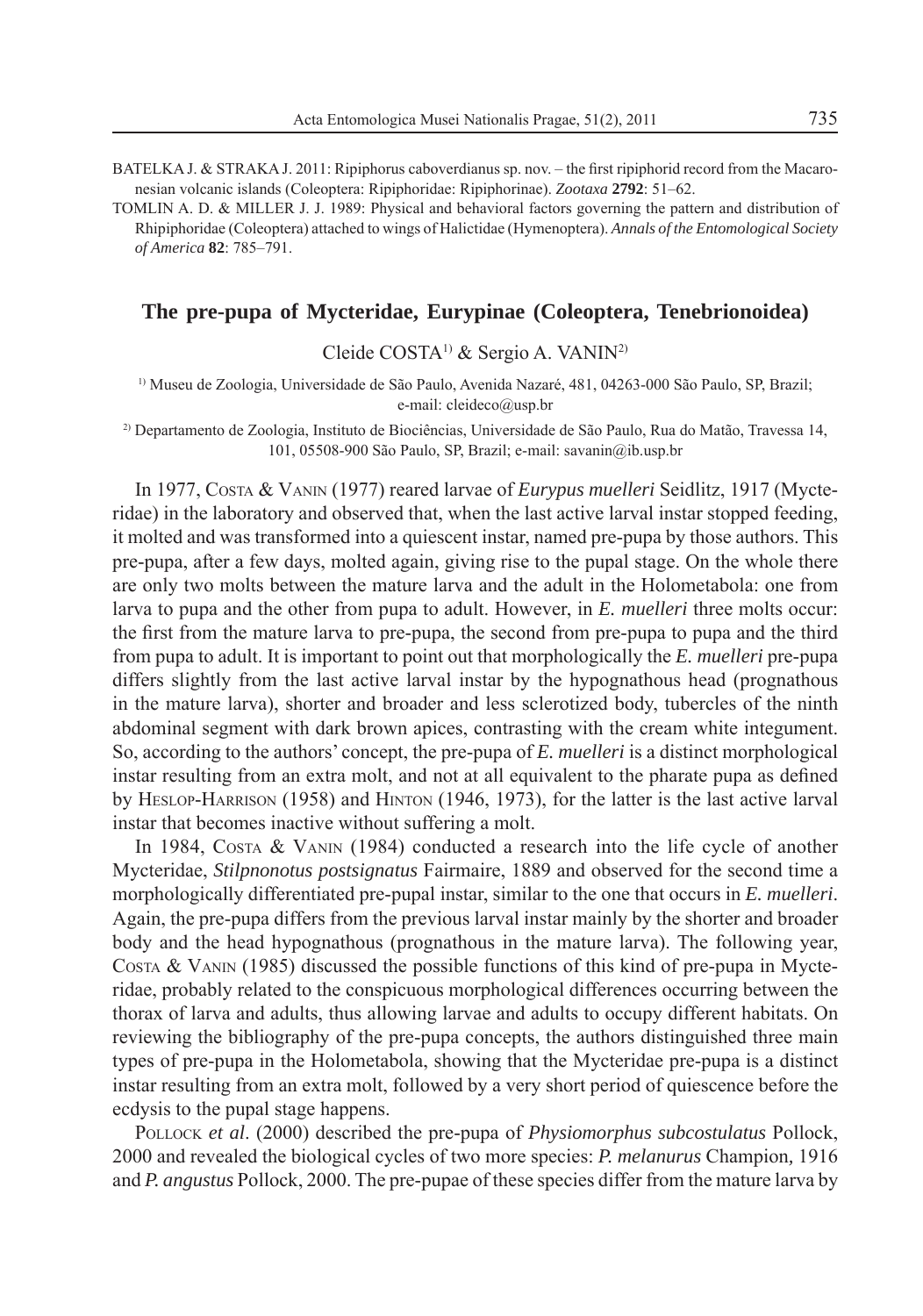their more setose, less flattened and shorter body, head deflected (protracted and prognathous in the mature larvae), and abdominal segment VIII narrower and slightly longer than the combined lengths of segments VI-VII.

Some considerations must be made on the habitats of these Eurypinae species: *Eurypus muelleri*, *Physiomorphus angustus*, *P. melanurus and P. subcostulatus* have dorso-ventrally compressed bodies, probably related to their life in the axils of palm leaves and under the bark of dead trees, where the larvae feed. The body of the adults is slightly compressed and does not seem morphologically adapted to live in the same habitat as the larvae. *Stilpnonotus postsignatus* has an almost cylindrical larva adapted to burrows in hard wood and is probably fungivorous. This kind of pre-pupa is very probably an autapomorphic character of the Eurypinae (Mycteridae), being possibly related to the diversified habitats occupied by larvae and adults.

Although the presence of this kind of pre-pupa (resulting from an extra molt) is consistent in the three mentioned genera, we find its concept is still poorly understood. Bearing this in mind, we regard it as important that it be presented for discussion again.

- COSTA C. & VANIN S. A. 1977: Larvae of Neotropical Coleoptera. I: Mycteridae, Lacconotinae. *Papéis Avulsos de Zoologia* **31(9)**: 163–168.
- COSTA C. & VANIN S. A. 1984: Larvae of Neotropical Coleoptera. X: Mycteridae, Lacconotinae. *Revista Brasileira de Zoologia* **2**: 71–76.
- COSTA C. & VANIN S. A. 1985: On the concepts of "pre-pupa", with special reference to Coleoptera. *Revista Brasileira de Zoologia* **2**: 339–354.
- HESLOP-HARRISON G. 1958: On the origin and function of the pupal stadia in Holometabolous Insecta. *Proceedings of the University of Durham Philosophical Society (A)* **13(8)**: 59–79.
- HINTON H. E. 1946: Concealed phases in the metamorphosis of insects. *Nature* **157**: 552–553.
- HINTON H. E. 1973: Neglected phases in metamorphosis: a reply to V. B. Wigglesworth. *Journal of Entomology (A)* **48**: 57–68.
- POLLOCK D. A., IDE S. & COSTA C. 2000: Review of the Neotropical genus Physiomorphus Pic (Coleoptera: Mycteridae: Lacconotinae), with description of the larvae of three species. *Journal of Natural History* **34**: 2209–2239.

## **First data on the study of larval morphology and chaetotaxy of the family Hydraenidae from Cuba**

### Albert DELER-HERNÁNDEZ<sup>1)</sup> & Juan A. DELGADO<sup>2)</sup>

1) Centro Oriental de Ecosistemas y Biodiversidad (BIOECO), Enramadas 601 esq. Barnada, Santiago de Cuba, 90100, Cuba; e-mail: albert@bioeco.ciges.inf.cu

2) Departamento de Zoología y Antropología Física, Facultad de Biología, Universidad de Murcia, 30100, Murcia, Spain; e-mail: jdelgado@um.es

The family Hydraenidae has a worldwide distribution and contains more than 1420 species grouped in 40 genera (J $\lambda$ CH & B $\lambda$ LKE 2008). The family is considered one of the most speciose groups within the aquatic beetles (J $\overline{A}$ CH & BALKE 2008), however only four species have been cited from the island of Cuba until now: *Hydraena perkinsi* Spangler, *H. decui*  Spangler, *Gymnochthebius fossatus* (Leconte), and *Ochthebius attritus* Leconte. Of these, *Hydraena perkinsi* and *H. decui* are Cuban endemics. *Hydraena guadelupensis* Orchymont is a new record presented in this work.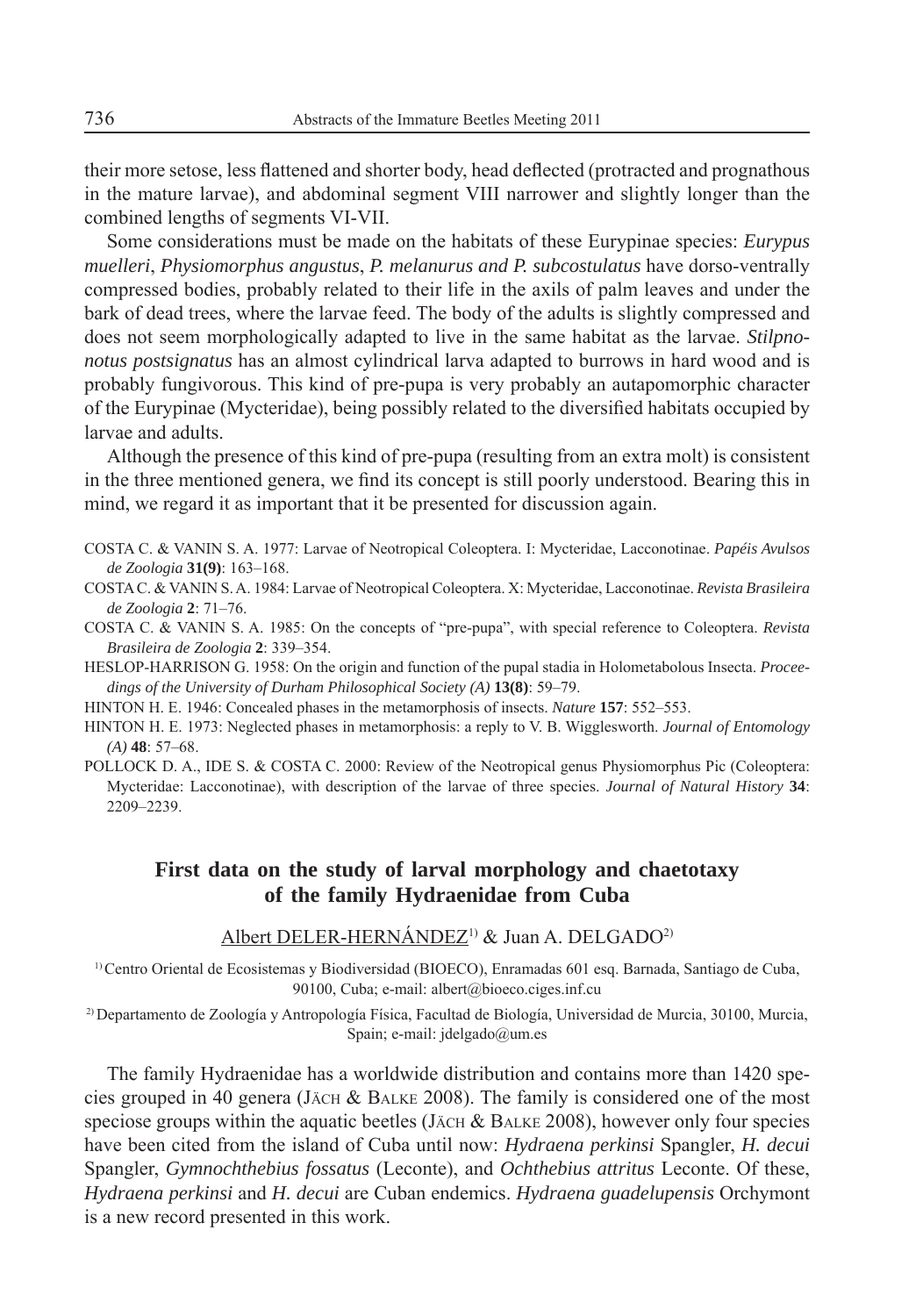Different studies have demonstrated the utility of larval chaetotaxy in Coleoptera both for taxonomic and phylogenetic purposes (e.g., ALARIE 1991, KOVARIK & PASSOA 1993, DELGADO & ARCHANGELSKY 2005, BYTTEBIER & TORRES 2009). All these studies assume that each species, or groups of related species, have unique chaetotaxic formula (ALARIE et al. 1990). Although these works have demonstrated the utility of chaetotaxy for taxonomic diagnosis (TORRES et al. 2008), very few studies have been carried out on larval Hydraenidae in America, and Cuba is not an exception.

The low number of published larval studies of Hydraenidae is not surprising as immature stages of many groups of Coleoptera are little known (HANSEN 2000, MEIER & LIM 2009). This explains why most morphological analyses use exclusively the adult data while larval characters are waiting for discovery and probably many larvae are waiting for description in vials deposited in many of our laboratories. There are three main causes of these problems: 1) the usual taxonomic problems that we find in Coleoptera, often with good revisions being totally absent; 2) the difficulty of reliable association of larva with adults, aggravated by the fact that preimaginal stages can be very active and sometimes occupy different habitats than adults, and 3) the lack of detailed descriptive studies useful for identification and comparison of species or genera. Problems 2 and 3 were especially relevant during the study of the immature stages of the family Hydraenidae in Cuba.

The larvae used in this study were obtained by rearing the adults in the laboratory. The rearing techniques used by us follow those described by DELGADO et al. (1996), with only slight modifications: Plastic 500 ml jars were used as rearing aquaria. These containers were covered with gauze and the walls were covered with filter paper. Water, sand, small rock, mud and organic matter collected at the sampling sites were maintained in quarantine for at least 15 days before they were used in the rearing box. Each container was filled with approximately 25 ml of water and kept in the shade at room temperature. We tried to recreate the original environment in each species reared, in order to keep the rearing conditions similar to those on the collecting site (habitat with lots of fallen leaves, sandy environment, etc.). No more than 20 specimens were used in each rearing experiment. When the first instar larvae hatched, they were moved to small containers with perforated lids using a pencil. The jars were filled with only 2 ml of water and contained the same ecological conditions as in adult rearing containers.

Using this method, we have obtained larvae of four of five known Cuban species, which has allowed us to prepare larval descriptions of most instars and study their larval chaetotaxy. This means a remarkable advance in the knowledge of the morphology of water beetles of Cuba. Until now, larvae of only two species of aquatic beetles, both belonging to the family Dytiscidae, have been described using larval chaetotaxy: *Pachydrus obniger* Chevrolat and *Celina imitatrix* Young (ALARIE & MEGNA 2006, MICHAT et al. 2007).

Of the four species studied, we described all three larval instars of *Hydraena perkinsi*, *H. guadelupensis* and *Ochthebius attritus*. In *Gymnochthebius fossatus*, we were only able to rear first instar larvae but failed to rear larvae of higher instars as all reared larvae died during the first stage. This was surprising as *G. fossatus* is supposed as ecologically adaptive and we initially considered it as non-problematic to rear. However, no larvae reached the second instar under the laboratory conditions. We speculate that the species is susceptible to fungi or bacteria during the rearing.

In the case of *Hydraena decui*, we failed completely in the rearing the larval stages. The species apparently requires precise environmental conditions, most likely special sun exposure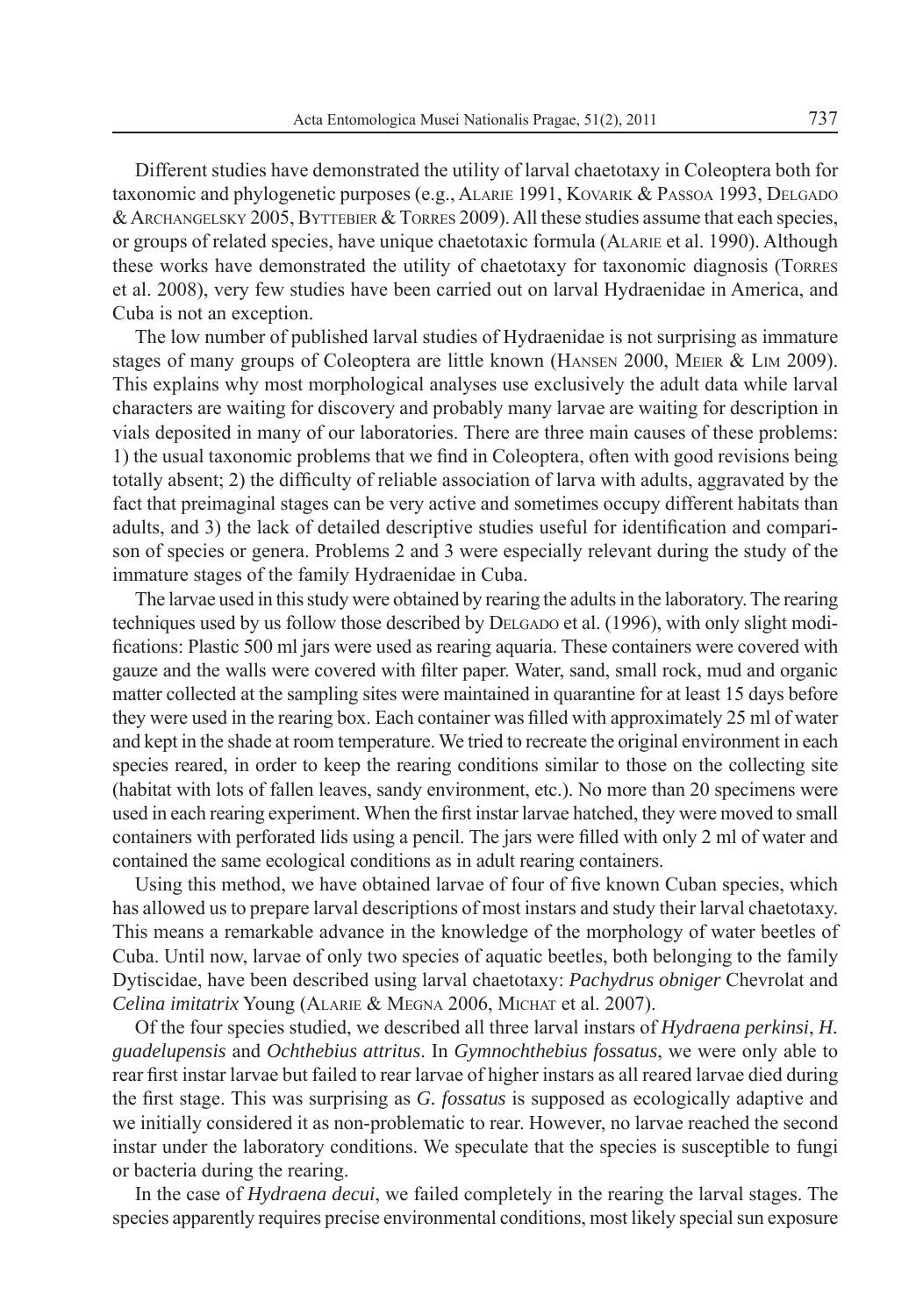conditions, temperature and food. Evidently, all these specifi c conditions are present in the mountain ecosystems where *H. decui* occurs but were out of control or difficult to simulate in the laboratory. We suspect that the high temperatures in the laboratory where the rearing experiments were carried out differ excessively from the original conditions of the habitat typical for that species.

In this study, larval chaetotaxy is used for the first time in the Cuban fauna of Hydraenidae. Comparing the two Cuban *Hydraena* with some of the previously described species of the genus (PERKINS 1980, DELGADO & SOLER 1997a, DELGADO et al. 1997), we can observe a common pattern in the primary setae of all of them: head capsule with epicraneal marginal setae Em1 and temporal setae T2, T3 and T4 minute; anterior setae of the pronotum with A1 short, A2 long, A3 short and A4 long; lateral setae with L1 and L2 short and L3 considerably long; and abdomen with notable reduction of the setae compared with other genera (DELGADO & SOLER 1997a, DELGADO et al. 1997).

*Hydraena guadelupensis* and *H. perkinsi* together with *H. particeps* from Nicaragua are the only three species of *Hydraena* for which all three larval instars have been described. These three species share a common pattern in the subprimary setae in the second and third instars including the presence of subprimary setae Dc″ on the pronotum and DP′ on dorsopleural sclerites of the abdomen. The Cuban species bear no secondary setae.

The larva of the first instar of *Gymnochthebius fossatus* is characterized by its small size, presence of a pair of egg-bursters in the cephalic capsule, well developed anal hook and abdominal segment X with a dorsal projection that resembles the cephalic egg-bursters. The latter feature is unique for this species within the Hydraenidae. We consider two hypotheses about the function of the tooth-like structure: if this structure is absent in the second and in the third instar, it is very probable that it could be an accessory egg-burster. However, if this structure is also present in higher instars, its function became a challenge. In any case, it seems an excellent character to be used in phylogenetic studies.

The larval chaetotaxy of *Gymnochthebius fossatus* can only be compared with that of *G. jensenhaarupi*. In the latter species, the epicraneal setae Ed1 are minute while they are of normal size in *G. fossatus*. Also, the prothoracic discal setae Db1 and Dc1 are minute in *G. jensenhaarupi*, but not reduced in size in *G. fossatus*.

The general aspect of the larva of *Ochthebius attritus* is quite similar to the previously described larvae of the genus (DELGADO & SOLER 1997b). A relevant and unique feature found in *O. attritus* is the presence of two clypeal projections on the external clypeal margin, which force the clypeal setae Cl1 to an unusual position. As these projections can be observed in all three larval instars, it may be hypothesized that these structures are not egg-bursters.

In this work, the larval tentorium of the four Cuban species is described and figured. The tentorial dorsal arms are very slender in two examined species of *Hydraena*, stout and wide in *Ochthebius attritus* and wide but partially unsclerotized in *Gymnochthebius fossatus*.

Worldwide, only 16 species of the family Hydraenidae have been described using larval chaetotaxy and of these, only three from the Western Hemisphere (PERKINS 1980, DELGADO  $\&$ SOLER 1996a, DELGADO & SOLER 1997c, DELGADO & PALMA 2004, DELGADO & ARCHANGELSKY 2005, PARK & AHN 2008). The study of the Cuban species raises the number of species with known larvae to 20, and to six for America.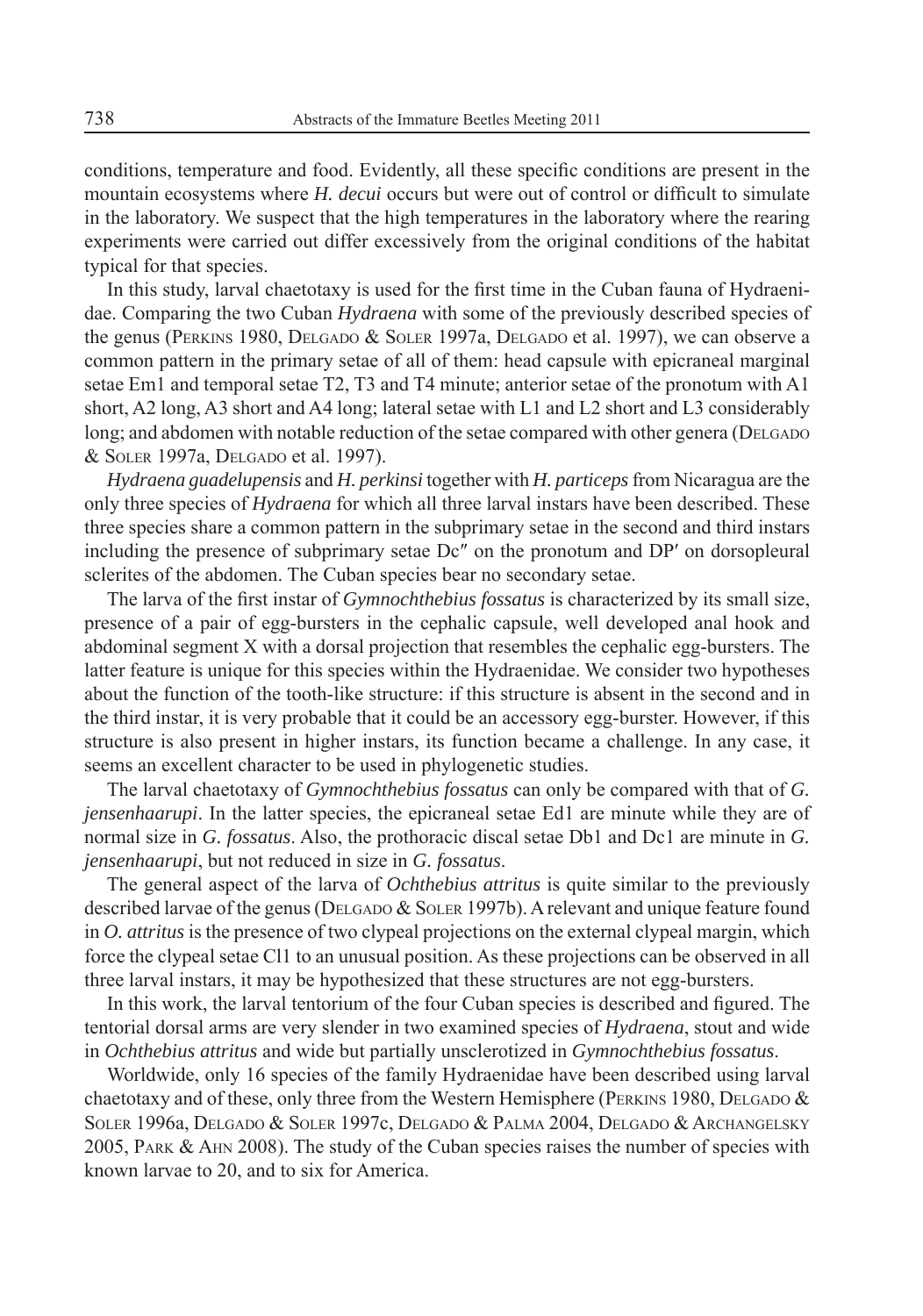- ALARIE Y. 1991: Primary setae and pores on the cephalic capsule and head appendages of larval Hydroporinae (Coleoptera: Dytiscidae: Hydroporinae). *Canadian Journal of Zoology* **69**: 2255–2265.
- ALARIE Y. & MEGNA Y. S. 2006: Description of the larva of Cuban specimens of Pachydrus obniger (Chevrolat, 1863) (Coleoptera: Dytiscidae). *Koleopterologische Rundschau* **76**: 43–49.
- ALARIE Y., HARPER P. P. & ROUGHLEY R. E. 1990: Description of the larvae of eleven nearctic species of Hygrotus Stephens (Coleoptera: Dytiscidae: Hydroporinae) with an analysis of their phyletic relationships. *Canadian Entomologist* **122**: 985–1035.
- BYTTEBIER B. & TORRES P. L. M. 2009: Description of the preimaginal stages of Enochrus (Hugoscottia) variegatus (Steinheil, 1869) and E. (Methydrus) vulgaris (Steinheil, 1869) (Coleoptera: Hydrophilidae), with emphasis on larval morphometry and chaetotaxy. *Zootaxa* **2139**: 1–22.
- DELGADO J. A. & SOLER A. G. 1997a: Primer estadio larvario de Hydraena capta Orchymont, 1936 e Hydraena quilisi Lagar, Fresneda y Hernando, 1987 (Coleoptera, Hydraenidae). *Zoologica Baetica* **8**: 19–30.
- DELGADO J. A. & SOLER A. G. 1997b: Morphology and chaetotaxy of larval Hydraenidae (Coleoptera) II: The subgenus Ochthebius s. str. Leach. *Bulletin de l'Institut Royale des Sciences Naturelles de Belgique* **67**: 45–55.
- DELGADO J. A. & SOLER A. G. 1997c: Morphology and chaetotaxy of larval Hydraenidae (Coleoptera) I: genus Limnebius Leach, 1815 based on a description of Limnebius cordobanus d'Orchymont. *Aquatic Insects* **19**: 37–49.
- DELGADO J. A. & SOLER A. G. 1997d: Morphology and chaetotaxy of larval Hydraenidae (Coleoptera) III. The genus Calobius Wollaston, 1854. *Aquatic Insects* **19**: 165–175.
- DELGADO J. A. & PALMA R. L. 2004: Larval stages of Podaena latipalpis from New Zealand and phylogenetic relationships of the subfamily Orchymontiinae based on larval characters (Insecta: Coleoptera: Hydraenidae). *New Zealand Journal of Zoology* **31**: 327–342.
- DELGADO J. A. & ARCHANGELSKY M. 2005: Descriptions of the larval stages of Gymnochthebius jensenhaarupi and phylogenetic analysis of the relationships with other species of the subfamily Ochthebiinae (Coleoptera: Hydraenidae). *European Journal of Entomology* **102**: 231–240.
- DELGADO J. A., COLLANTES F. & SOLER A. G. 1996: Distribución y ciclo vital de tres especies del género Hydraena en Nicaragua (Coleoptera: Hydraenidae). *Revista de Biología Tropical* **44(3)/45(1)** (1996/1997): 645–649.
- DELGADO J. A., COLLANTES F. & SOLER A. G. 1997: Description of the larval stages of the Neotropical water beetle Hydraena particeps Perkins from Nicaragua. *Studies of Neotropical Fauna and Environment* **32**: 47–51.
- HANSEN M. 2000: Australian Sphaeridiinae (Coleoptera: Hydrophilidae): a taxonomic outline, with descriptions of new genera and species. *Invertebrate Taxonomy* **4**: 317–395.
- JÄCH M. A. & BALKE M. 2008: Global diversity of water beetles (Coleoptera) in freshwater. *Hydrobiologia* **595**: 419–442.
- KOVARIK P. W. & PASSOA S. 1993: Chaetotaxy of larval Histeridae (Coleoptera: Hydrophiloidea) based on a descriptions of Onthophilus nodatus LeConte. *Annals of the Entomological Society of America* **86**: 560–576.
- MEIER R. & LIM G. S. 2009: Conflict, convergent evolution, and the relative importance of immature and adult characters in endopterygote phylogenetics. *Annual Review of Entomology* **54**: 85–104.
- MICHAT M. C., ALARIE Y., TORRES P. L. M. & MEGNA Y. S. 2007: Larval morphology of the diving beetle Celina and the phylogeny of ancestral hydroporines (Coleoptera: Dytiscidae: Hydroporinae). *Invertebrate Systematics* **21**: 239–254.
- PARK S. J. & AHN K. J. 2008: Redescription of the littoral genus and species of Neochthebius granulosus (Satô), and the first larval description for the genus (Coleoptera: Hydraenidae: Ochthebiinae). *Journal of Natural History* **42**: 2501–2514.
- PERKINS P. D. 1980: Aquatic beetles of the family Hydraenidae in the Western Hemisphere: classification, biogeography and inferred phylogeny (Insecta: Coleoptera). *Quaestiones Entomologicae* **16**: 3–554.
- TORRES P. L. M., MICHAT M. C. & ARCHANGELSKY M. 2008: Description of the preimaginal stages of three species of the genus Tropisternus Solier, subgenus Strepitornus Hansen (Coleoptera: Hydrophilidae), with emphasis on morphometry and chaetotaxy. *Zootaxa* **1702**: 1–25.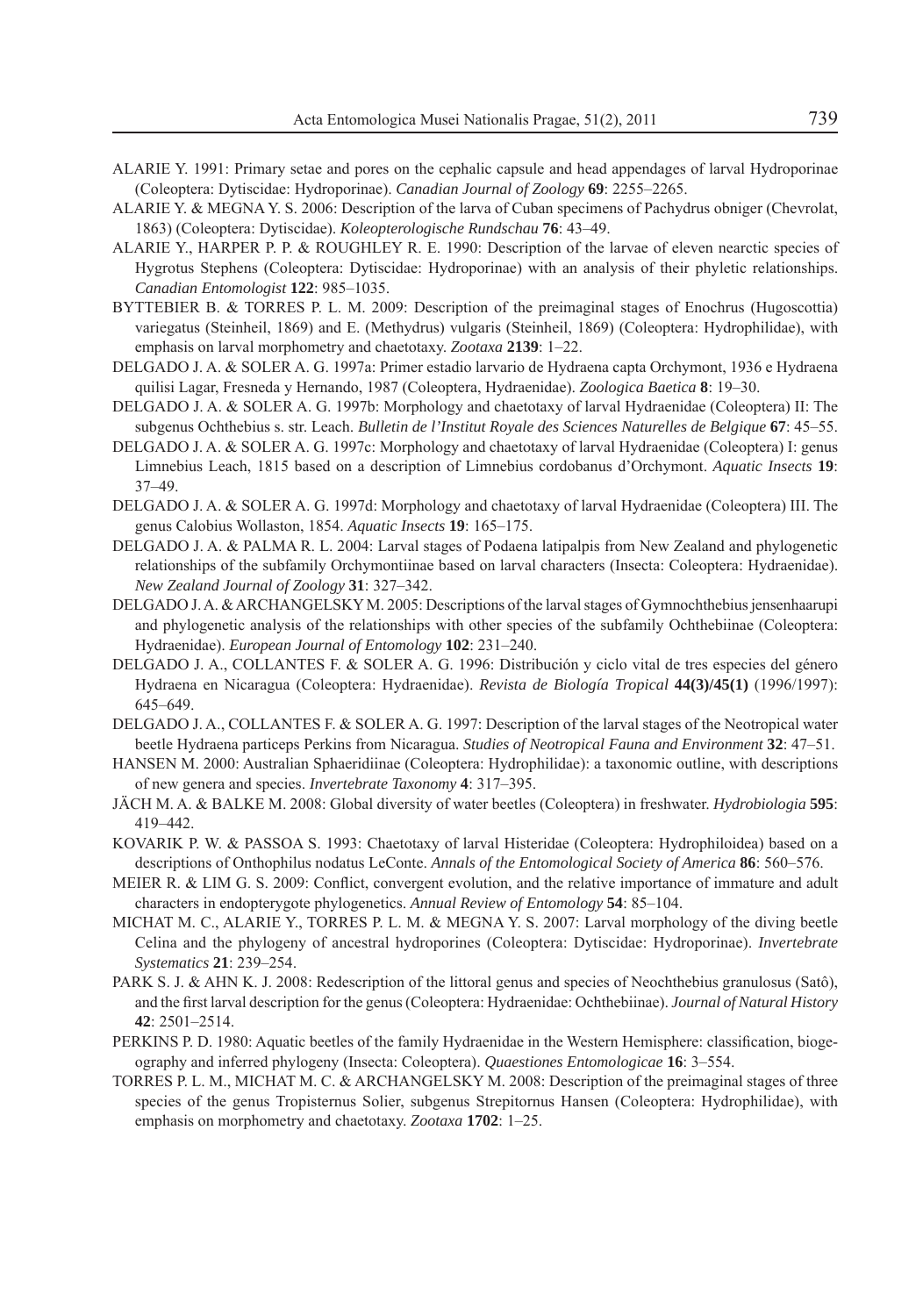## **Fossils of the hydrophiloid larvae – what are they good for?**

Martin FIKÁČEK<sup>1,2)</sup>, Alexander PROKIN<sup>3)</sup>, Heiko SCHMIED<sup>4,5)</sup>, Alexandra BERGMANN<sup>4)</sup>, Alexander PONOMARENKO<sup>6)</sup> & Jakub PROKOP<sup>2,7)</sup>

1) Department of Entomology, National Museum, Kunratice 1, CZ-148 00 Praha 2, Czech Republic; e-mail: mfikacek@gmail.com

2) Department of Zoology, Faculty of Science, Charles University in Prague, Viničná 7, CZ-128 44 Praha 2, Czech Republic

3) Voronezh State University, Research-Educational Center "Venevitinovo", Universitetskaya sq. 1, Voronezh 394006, Russia; e-mail: prokina@mail.ru

4) Steinmann Insitute of Geology, Mineralogy and Palaeontology, University of Bonn, Nußalle 8, 53115 Bonn, Germany; e-mail: schmied@uni-bonn.de

5) Institute of Crop Science and Resource Conservation, Animal Ecology, University of Bonn, Melbweg 42, 53127 Bonn, Germany

6) Paleontological Institute, Russian Academy of Sciences, Moscow, Russia; e-mail: aponom@paleo.ru 7) e-mail: jprokop@natur.cuni.cz

Most of the described and many undescribed fossils assigned to the superfamily Hydrophiloidea have been examined within last three years in the cooperative project *Revision of the fossil record of the Hydrophiloidea*. The project is focused on three goals: (1) to (re)examine all described and available undescribed material assigned to the Hydrophiloidea, (2) to revise the taxonomic placement of well-preserved fossils and excluding of incorrectly assigned or badly preserved taxa from the Hydrophiloidea, (3) to select the fossil taxa which may be used for reliable dating of nodes in phylogeny reconstructions.

Fossils of two larval species have been found to belong to Hydrophiloidea so far, both originating from the famous early Cretaceous locality of Baissa in Transbaikalian Russia (ZHERIKHIN et al. 1998). Remaining published larvae (early Jurassic *Angarolarva* Ponomarenko, 1985, and unnamed larvae from Crato Formation and Koonwarra Formation) do not belong to the Hydrophiloidea.

*Cretotaenia pallida* Ponomarenko, 1977 was originally described as belonging to the Adephaga, but already CROWSON (1981) mentioned that it is actually similar to modern larvae of *Helophorus* Fabricius, 1775 (Hydrophiloidea: Helophoridae). Examination of several dozens of specimens confirmed this opinion (shared characters are e.g. large meso- and metathoracic tergites, large abdominal tergites, shape of anterior portion of the head, morphology of labium and mandible, arrangement of ommatidia and presence of long segmented urogomphi). Differences from *Helophorus* larvae were also found: occipital foramen is shifted dorsally as in Hydrophilidae (situated more or less posteriad in *Helophorus*), laterotergite is divided into two minute sclerites (one large sclerite present in *Helophorus*) and urogomphi bear four segments (three in *Helophorus*). The phylogenetic analysis combining modern and fossil Helophoridae confirmed basal position of *Cretotaenia* and moreover supported the hypothesis by ZHERIKHIN et al. (1998) that *Cretotaenia* is larval form of the extinct genus *Hydrophilopsia*  Ponomarenko, 1985. By this association, *Cretotaenia* provides sound arguments that *Hydrophilopsia* represent a separate extinct lineage of the Helophoridae rather than the stem group of modern *Helophorus*.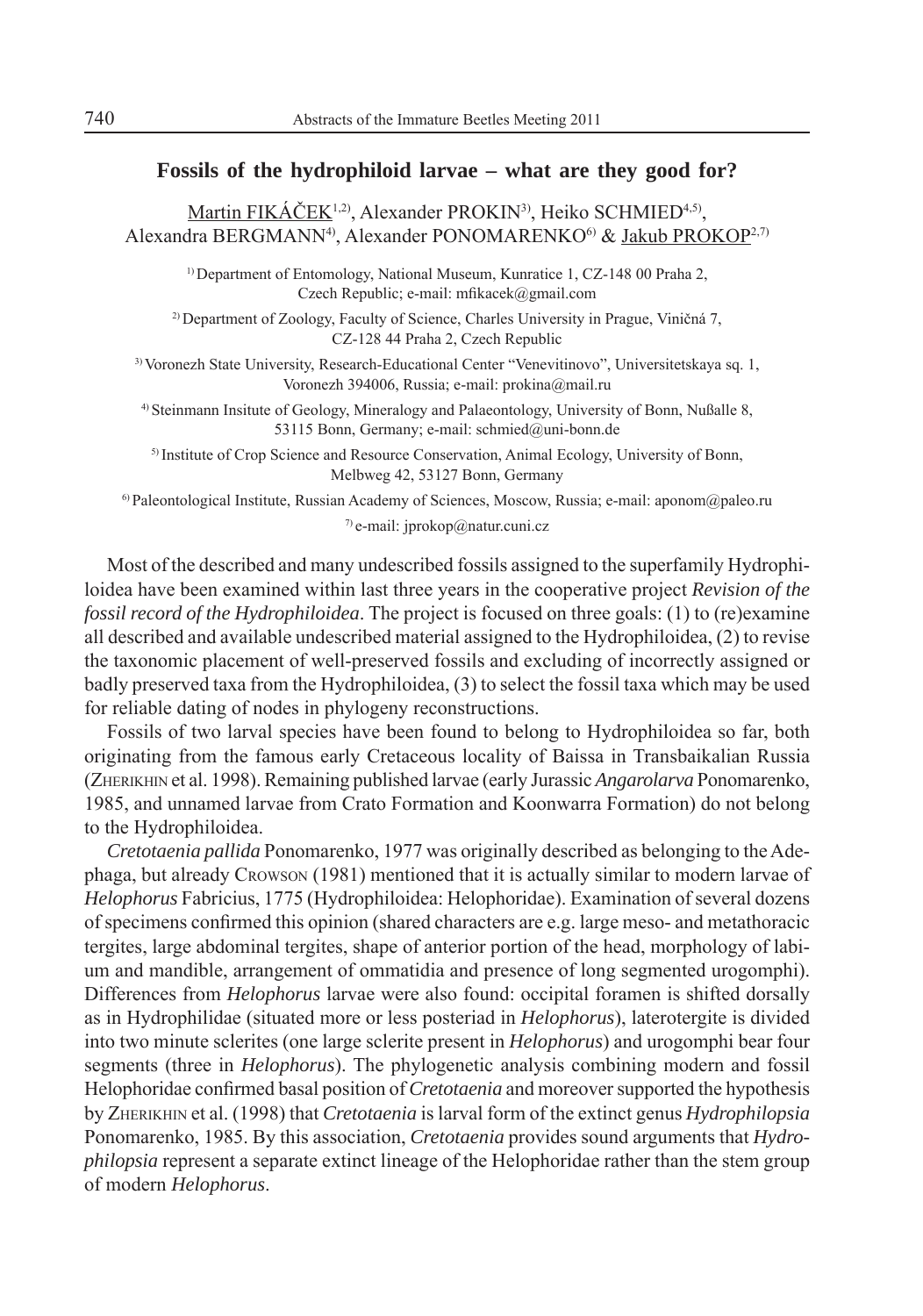The second fossil species, an undescribed larva from the same deposit, is suprisingly well preserved and clearly belongs to the family Hydrophilidae, which nowadays contains the vast majority of hydrophiloid beetles. Preserved characters (nasale with five teeth, mandible with 3 inner teeth, size and arrangement of tergites on thorax and abdomen) suggest, that this larva is morphologically close to modern tribe Hydrobiusina, which seems to be confirmed even by a preliminary phylogenetic analysis. Several, mostly undescribed fossil adults are known from early Cretaceous localities in Spain, Germany, China and Australia, but adult characters did not allow for their unambiguous taxonomic placement as the adult morphology of most aquatic hydrophilids is rather uniform. However, morphology of most of them is congruent with their possible placement in the Hydrobiusini, in agreement with the presented larva.

Both presented fossil larvae bear characters which are more decisive for reconstructing the higher level phylogeny of the extinct Hydrophiloidea that those of many adult forms. Hence, they seem to be crucial for understanding the early evolution of the Hydrophiloidea.

**Acknowledgments.** The study was supported by grant KJB301110901 from the Czech Academy of Sciences (GAAV), grant MK 00002327201 from the Ministry of Culture of the Czech Republic, grant MSM 0021620828 from the Ministry of Education of the Czech Republic, and grant 11-04-90798 from the Russian Foundation for Basic Research.

CROWSON R. A. 1981: *The biology of the Coleoptera*. Academic Press, London & New York, 802 pp. ZHERIKHIN V. V., MOSTOVSKI M. B., VRŠANSKÝ P., BLAGODEROV V. A. & LUKASHEVICH E. 1998: The unique Lower Cretaceous locality Baissa and other contemporaneous fossil sites in North and West Transbaikalia. Pp. 185–191. In: *Proceedings of the First International Paleoentomological Conference, Moscow 1998.* Amba projects, Bratislava.

## **Life in two dimensions or ways of staying low: lateral exuvial split in leaf-mining larvae of** *Pachyschelus* **(Coleoptera: Buprestidae) and** *Cameraria* **(Lepidoptera: Gracillariidae)**

### Vasily GREBENNIKOV

Ottawa Plant Laboratory, Canadian Food Inspection Agency, K.W. Neatby Bldg., 960 Carling Ave., Ottawa, ON, K1A 0C6, Canada; e-mail: vasily.grebennikov@inspection.gc.ca

The necessity to split and shed the overgrown exoskeleton is one of the most universal challenges repeatedly faced by nearly all immature individuals of Arthropoda and few other phyla. With a few exceptions like the front-moulting scorpions, the split of the old cuticle occurs dorsally along the antero-posterior body axis closer to the anterior body end. Such a pattern is almost universally found among immature holometabolous insects, at least in those with a distinguishable dorso-lateral axis and with moderately to strongly sclerotised body, like the vast majority of Coleoptera and Lepidoptera. We report an alternative and apparently previously undetected lateral cuticular split in leaf-mining larvae of *Pachyschelus* (Coleoptera: Buprestidae) and *Cameraria* (Lepidoptera: Gracillariidae). In these species the first exoskeletal split takes place on the lateral body sides, thus permitting the larva to leave the exuvium side-wise. This discovery of a lateral exuvial split in leaf-mining Coleoptera and Lepidoptera suggests that this previously overlooked phenomenon has evolved independently as an adaptation to a lifestyle in vertically limited mine space and, therefore, might be found in other organisms living under similar constraints.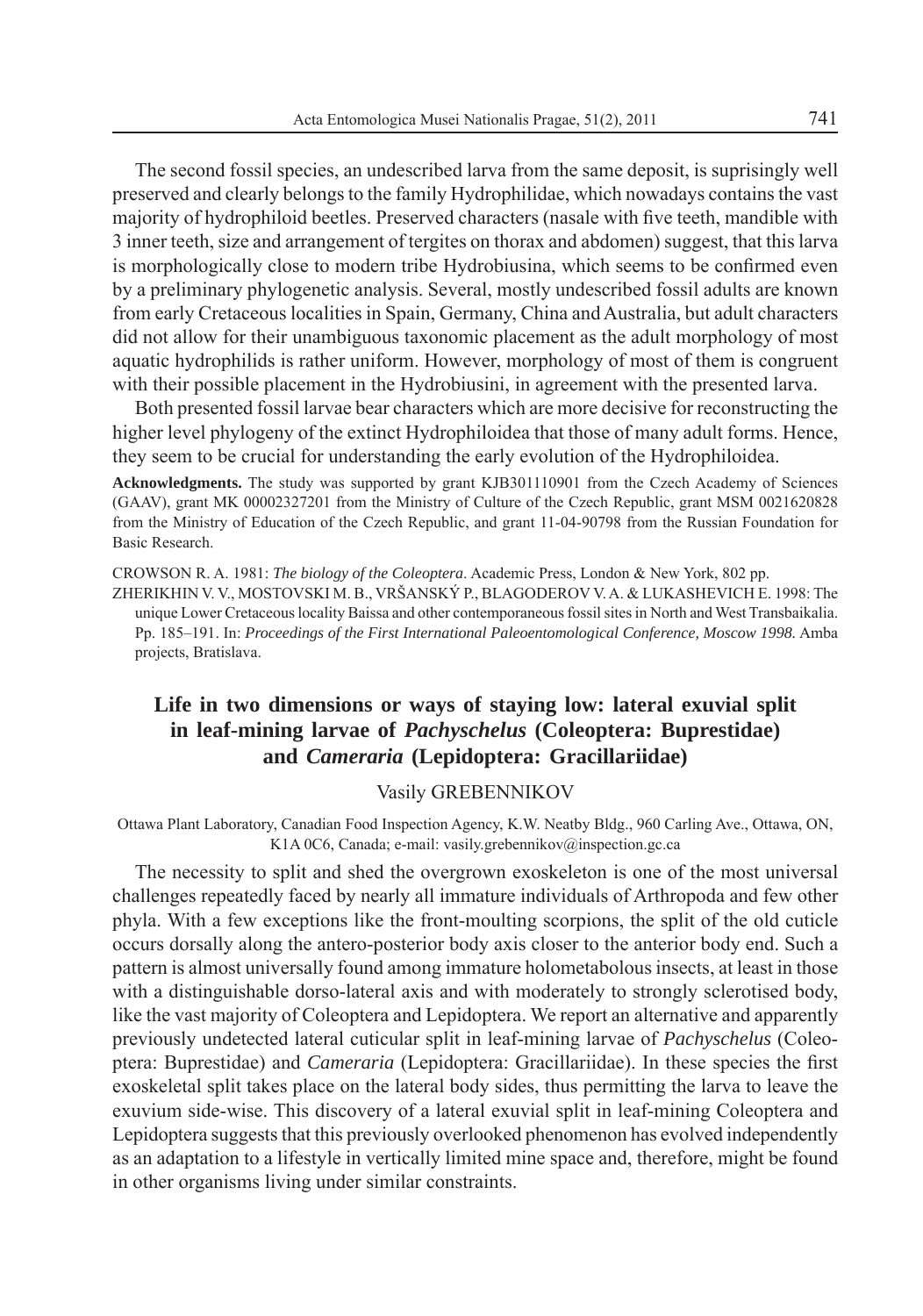## **Prey preferences and feeding strategies of larval Scydmaeninae**

Paweł JAŁOSZYŃSKI

Museum of Natural History, Wrocław University, Sienkiewicza 21, 50-335 Wrocław, Poland; e-mail: scydmaenus@yahoo.com

Species of the subfamily Scydmaeninae of Staphylinidae are commonly believed to be specialized predators feeding on armored mites (Oribatida) (e.g., NEWTON 1991, NEWTON  $\&$ FRANZ 1998, O'KEEFE 2005). Most published observations of the behavior associated with feeding were focused on adult ant-like stone beetles; data on larvae are available only for 4 genera (out of nearly 100 currently known) in 3 tribes: *Cephennium* Müller & Kunze, *Stenichnus* Thomson, *Scydmoraphes* Reitter and *Palaeostigus* Newton (SCHUSTER 1966, SCHMID 1988, DE MARZO 1983).

In the present study, new data on feeding preferences are provided for genera *Scydmaenus*  Latreille (Scydmaenini), *Euconnus* Thomson and *Stenichnus* Thomson (Cyrtoscydmini). While larvae of the two cyrtoscydmine genera seem to be strict predators on Oribatida, larvae of *Scydmaenus tarsatus* Müller & Kunze feed only on soft-bodied soil animals as Collembola and acaridid Acari, ignoring armored mites. Not only predation on live prey, but also scavenging on dead arthropods was observed. These findings and morphological adaptations for this type of feeding are compared with those of adults of *Scydmaenus*, leading to conclusions that remarkably different structures of mandibles do not imply different prey preferences or different prey capture strategies.

New data on unique morphological adaptations of *Cephennium* larvae for feeding on oribatid mites are presented. Both adults and larvae of this genus have the labium strongly modified and bearing paired adhesive discs used to immobilize even a very large prey. Strategies used by *Cephennium* larvae for capturing prey and feeding through a small hole "drilled" in the mite cuticle are reviewed.

- DE MARZO L. 1983: Osservazioni sulla ovideposizione e sul ciclo larvale in Mastigus pilifer Kraatz (Coleoptera, Scydmaenidae). *Entomologica* (Bari) **18**: 125–136.
- NEWTON A. F. 1991: Scydmaenidae (Staphylinoidea). Pp. 330–334. In: STEHR F. W. (ed.): *An introduction to immature insects of North America, Vol. 2.* Kendall/Hunt Publishing Co., Dubuque, Iowa.
- NEWTON A. F. & FRANZ H. 1998: World catalog of the genera of Scydmaenidae (Coleoptera). *Koleopterologische Rundschau* **68**: 137–165.
- O'KEEFE S.T. 2005: Scydmaenidae Leach, 1815. Pp. 280–288.In: BEUTEL R. G., LESCHEN R. A. B. (eds.): *Handbook of Zoology. Coleoptera, Beetles. Vol. 1: Morphology and systematics (Archostemata, Adephaga, Myxophaga, Polyphaga partim)*. Walter de Gruyter, Berlin, New York, 567 pp.
- SCHUSTER R. 1966: Scydmaeniden-Larven als Milbenräuber. *Naturwissenschaften* **53**: 439–440.
- SCHMID R. 1988: Morphologische Anpassungen in einem Rauber-Beute-System: Ameisenkäfer (Scydmaenidae, Staphylinoidea) und gepanzerte Milben (Acari). *Zoologische Jahrbucher, Abteilung für Systematik, Ökologie und Geographie der Tiere* **115**: 207–228.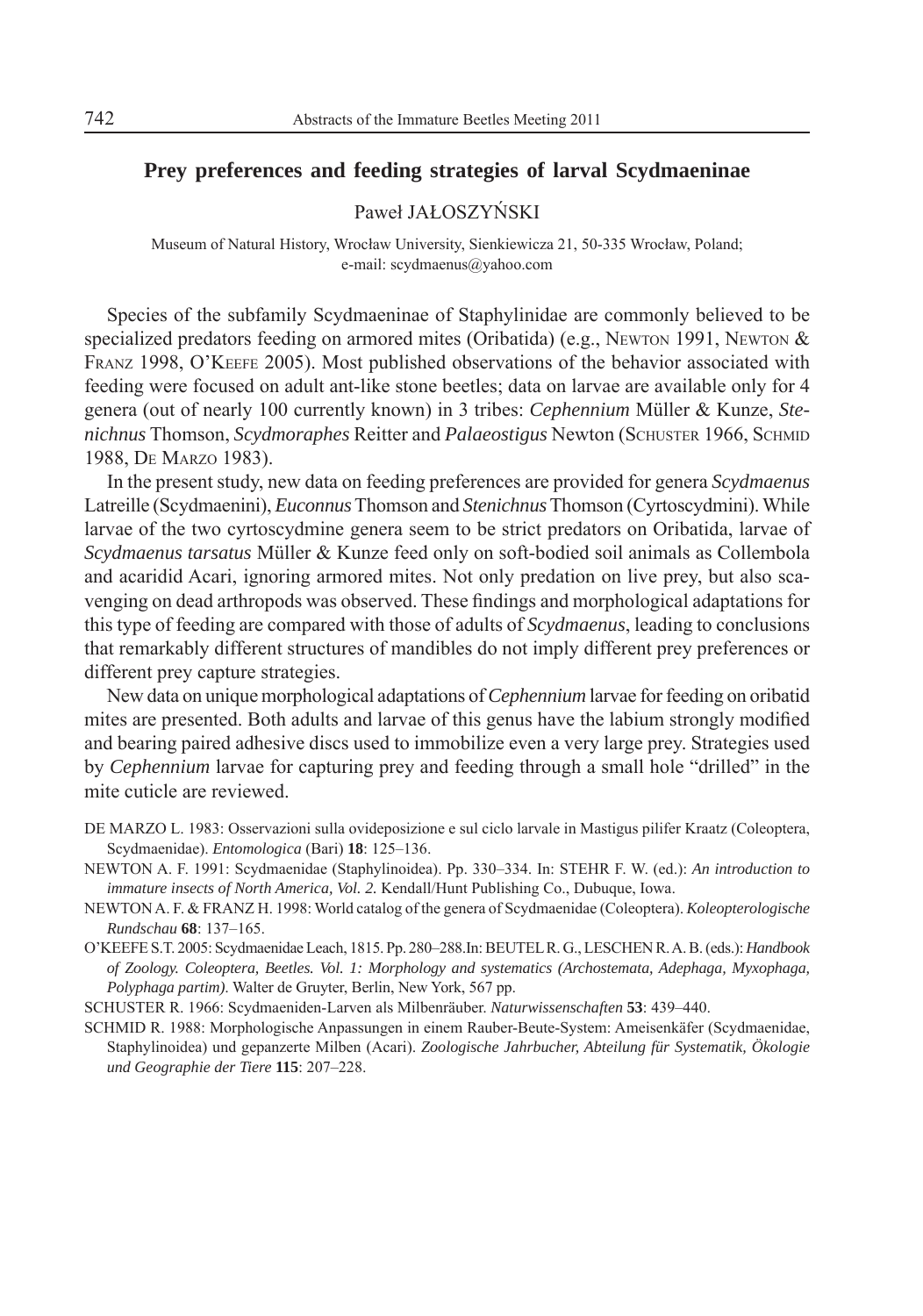## **First larval instars of Strepsiptera**

Kateřina JŮZOVÁ & Jakub STRAKA

Department of Zoology, Faculty of Science, Charles University in Prague, Viničná 7, CZ-128 44 Praha 2, Czech Republic; e-mails: k.juzova@gmail.com, straka.jakub.1@gmail.com

Strepsiptera is an order of obligatory parasitic insects. They are parasites of seven insect orders (Thysanura, Blattodea, Mantodea, Orthoptera, Hemiptera, Diptera, Hymenoptera) (KATHIRITHAMBY 1989). In the light of the latest studies, Strepsiptera appears to be closely related to Coleoptera (WIEGMANN et al. 2009, FRIEDRICH & BEUTEL 2010, LONGHORN et al. 2010, BEUTEL et al. 2011).

During the evolutionary progress, first instar larvae of Strepsiptera, often called 'triungulinids', got through the extreme degree of miniaturisation (POHL & BEUTEL 2008). In spite of this, it has preserved many morphological features.

Complicated microtrichia distribution, simple and stable chaetotaxy as well as the other morphological features can provide us a suitable tool to distinguish particular species, but we can also proceed a phylogenetic study of the Strepsiptera based on morphological data of the first instar larvae (POHL 2002). Considering to very simplified morphological characters of females and frequently unknown males, the morphology of first instars could be very helpful in strepsipteran phylogeny.

Using morphological data of Strepsiptera triungulins we have recognized a new genus and put it to tribal relationship within the Strepsiptera family Stylopidae. We also revealed four new species of Strepsiptera with unique autapomorphies within the tribe Crawfordiini. This tribe is unique in bifid femoral spurs as well as bifid setae in some species. Their caudal filaments are very long and in one species are almost twice longer than body. Reversal state in chaetotaxy is found in one undescribed species within this tribe. This unusual species is very similar to basal Strepsiptera first instars in distribution of body setae.

BEUTEL R. G., FRIEDRICH F., HÖRNSCHEMEYER T., POHL H., HÜNEFELD F., BECKMANN F., MEIER R., MISOF B., WHITING M. F. & VILHELMSEN L. 2011: Morphological and molecular evidence converge upon a robust phylogeny of the megadiverse Holometabola. *Cladistics* **27**: 341–355.

FRIEDRICH F. & BEUTEL R.G. 2010: Goodbye Halteria? The thoracic morphology of Endopterygota (Insecta) and its phylogenetic implications. *Cladistics* **26**: 1–34.

KATHIRITHAMBY J. 1989: Review of the order Strepsiptera. *Systematic Entomology* **14**: 41–92.

LONGHORN S. J., POHL H. & VOGLER A. 2010: Ribosomal protein genes of holometabolan insects reject the Halteria, instead revealing a close affinity of Strepsiptera with Coleoptera. *Molecular Phylogenetics and Evolution* **55**: 846–859.

POHL H. 2002: Phylogeny of the Strepsiptera based on morphological data of the first instar larvae. *Zoologica Scripta* **31**: 123–134.

POHL H. & BEUTEL R. G. 2008: The evolution of Strepsiptera (Hexapoda). *Zoology* **111**: 318–338.

WIEGMANN B. M., TRAUTWEIN M. D., KIM J., CASSEL B. K., BERTONE M., WINTERTON S. L. & YEATES D. K. 2009: Single-copy nuclear genes resolve the phylogeny of the holometabolous insects. *BMC Biology* **7**: 34.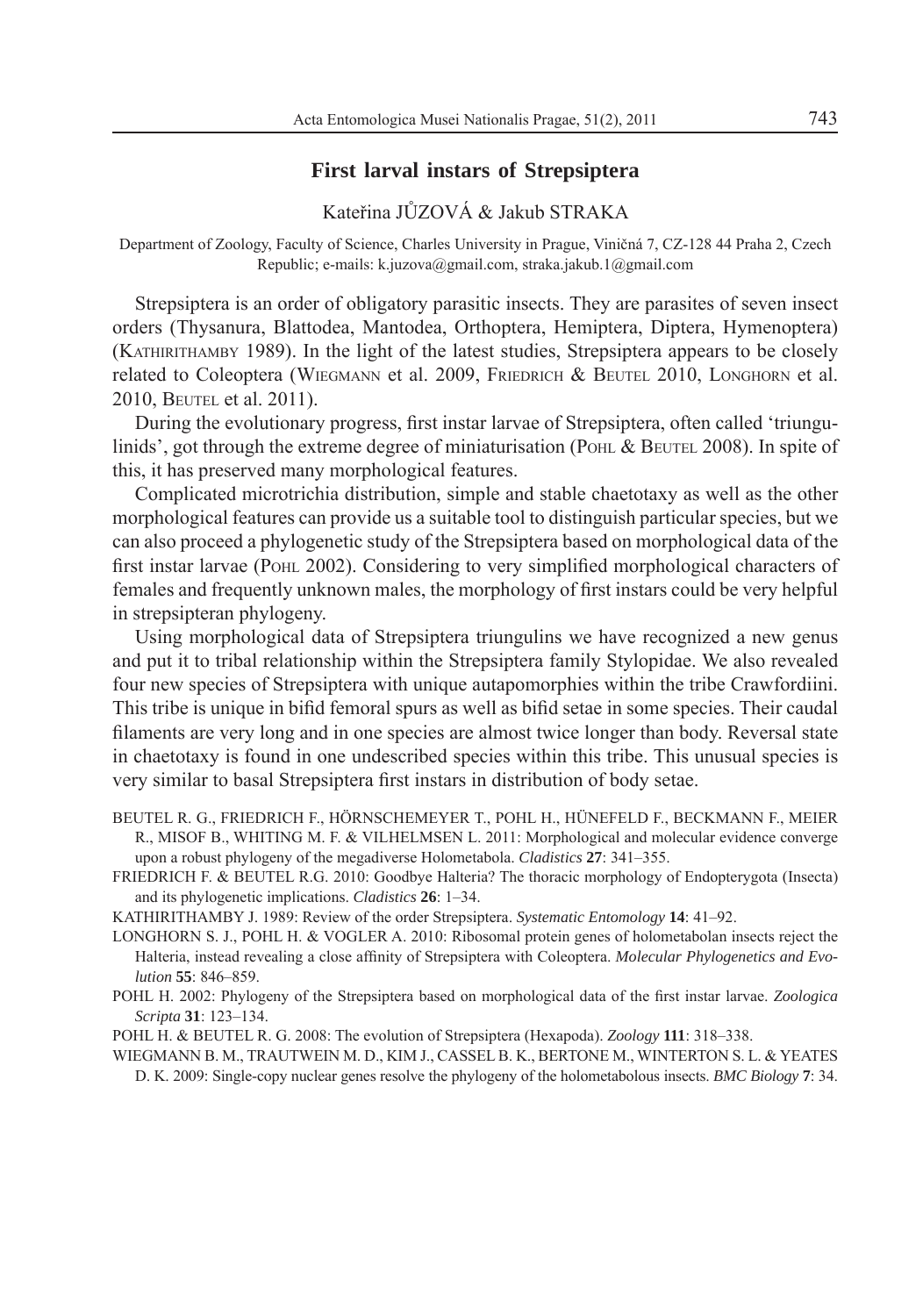## **Systematics of the rove beetle tribe Staphylinini: will larvae help us?**

Ewa PIETRYKOWSKA-TUDRUJ1) & Alexey SOLODOVNIKOV2)

1) Department of Zoology, Maria Curie-Skłodowska University, Akademicka 19, 20-033 Lublin, Poland; e-mail: ewpiet@poczta.onet.pl

<sup>2)</sup> Zoological Museum, Natural History Museum of Denmark, Universitetsparken 15, Copenhagen, 2100, Denmark; e-mail: asolodovnikov@snm.ku.dk

With more than 200 genera and ca. 5000 described species, the rove beetle tribe Staphylinini (Coleoptera: Staphylinidae: Staphylininae) is one of largest global terrestrial animal groups. Paleontological and biogeographical data suggest that earliest Staphylinini appeared in Late Jurassic, while youngest radiations within this tribe occurred 50–30 mya. With such a long time span of molecular and morphological evolution, finding right markers for phylogeny reconstruction and proposing a natural classification of this group are a difficult task.

Unlike morphology of adults and DNA sequences, larval morphology has never been explored for this purpose. Based on detailed morphological examination of larvae of *Quedius antipodum* Sharp from New Zealand, and *Holisus* sp. from Mexico in a broader phylogenetic context of Staphylinini, we explore diagnostic and phylogenetic value of larval characters of Staphylinini. Both taxa have been chosen for study because their systematic position inferred from adult morphology and DNA-sequences is most controversial, and because their larvae became available.

## **First record of bioluminescence in larvae of** *Alampoides alychnus* **(Kirsch, 1873) (Elateridae: Agrypninae)**

Simone P. ROSA & Cleide COSTA

Museu de Zoologia, Universidade de São Paulo, Avenida Nazaré, 481, 04263-000 São Paulo, SP, Brazil; e-mails: simonepr@usp.br and cleideco@usp.br

During a scientific trip to Campo Novo dos Parecis, Mato Grosso, Brazil (S13°36′33.8″) W57°52'9.5") from July 25 to August 04, 2008, S. P. Rosa collected two elaterid larvae. They were found in the soil, at an altitude of 528 m, between a region of sugarcane crop and the gallery forest of the Membeca river.

These larvae were bioluminescent and were kept in the laboratory in a 'Germination Camera Fanem mod. 347' at 26°C and were weekly fed with termite workers. One larva pupated on October 5, 2009 and the adult appeared two weeks later. The second larva died before pupation. Larvae and pupa were photographed and the luminescence patterns could be seen in a dark place. The larvae showed bioluminescence in one pair of luminous spots on the mesonotum and a longitudinal series of median spots on the metanotum and on all abdominal segments. The mesothoracic spots were larger and brighter than the metathoracic and abdominal luminous organs. The pupa illuminated the same spots as in the larva and also showed a diffuse glow over the entire body.

At first we identified the larvae as a Pyrophorini. But it was surprising to see that the newborn adult, identified as *Alampoides alychnus* (Kirsh, 1873), did not present bioluminescence at all or vestigial trait of luminous organs.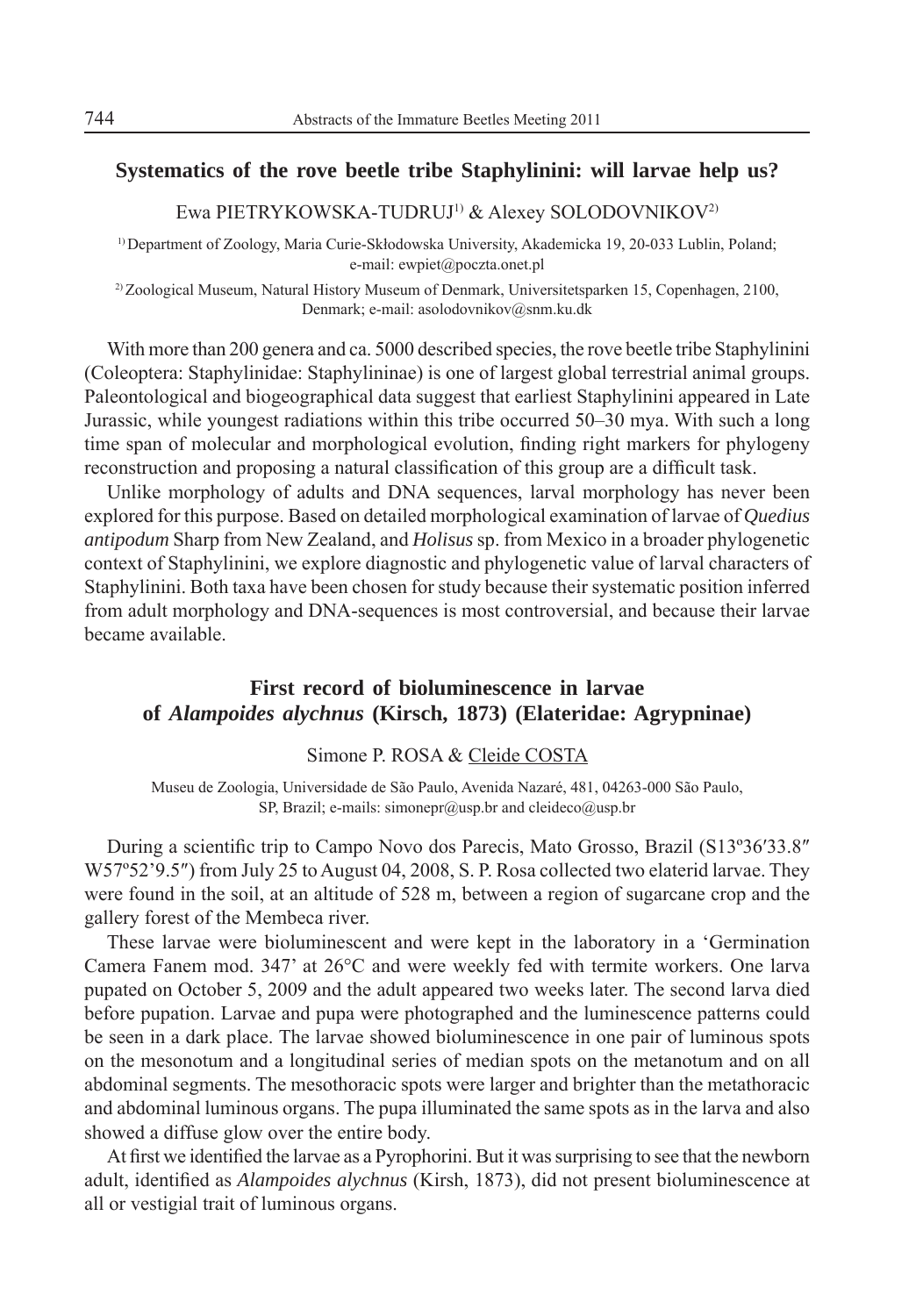*Alampoides* was originally described by Schwarz in 1902 (type-species *Pyrophorus submaculatus* Schwarz, 1902; Hyslop's designation, 1921). The genus has five known species, which occur in Colombia, Ecuador, Peru, Bolivia and Brazil (Amazonas and Mato Grosso). Adults are characterized by the mandibles with teeth, antennal segment 3 usually twice as long as 2 and mesosternal cavity open and slightly raised behind. It was located in the Heligmini and Alampina (COSTA 1975). JOHNSON (2002) replaced the name Heligmini Costa, 1975 by Cleidecostini because of the homonymy of the type genus.

The larval bioluminescent pattern of *A. alychnus* differs from the luminescent patterns presented by Pyrophorini species (COSTA 1970, CASARI-CHEN & COSTA 1986, ROSA *et al*. 2010) especially in the absence of luminescent spots on prothorax. The median luminescent spots of metanotum and abdominal segments are similar to those of *Pyrearinus janus* (Herbst, 1906), although the latter has an additional pair of lateral spots.

Larva and pupa of *A. alychnus* are very similar to those of the Pyrophorini. The larva is more similar to the well-known *Pyrophorus* larvae for its mandible with two setae, abdominal terga 1–8 with one anterolateral and two posterolateral pairs of setae and for its abdominal tergum 9 with four pairs of tubercles forming two lateral rows anteriorly to the bifurcate urogomphi. The antenna has one AS3 as in *P. noctilucus* Linnaeus, 1758 and *P. punctatissimus* Blanchard, 1843.

The similarities and the presence of bioluminescence in *Alampoides alychnus* suggest a close phylogenetic relationship between Pyrophorini and Cleidecostini and also indicate that the luminescent organs can have been lost in the adult stage of the later species.

- CASARI-CHEN & COSTA C. 1986: Larvas de Coleoptera da Região Neotropical XV. Revisão de Pyrophorini (Elateridae, Pyrophorinae). *Revista Brasileira de Entomologia* **30**: 323–357.
- COSTA C. 1970: Genus Pyrophorus. 3. Life-history, larva and pupa of Pyrophorus punctatissimus Blanchard (Coleoptera, Elateridae). *Papéis Avulsos de Zoologia* **23**: 69–76.
- COSTA C. 1975: Systematics and evolution of the tribes Pyrophorini and Heligmini with description of Campyloxeninae, new subfamily (Coleoptera, Elateridae). *Arquivos de Zoologia* **26(2)**: 49–191.
- JOHNSON P. J. 2002: Lectotype designations for Elateridae (Coleoptera) described by George C. Champion in the Biologia Centrali-Americana. *Dugesiana* **9(1)**: 15–46.
- ROSA S. P., COSTA C. & HIGASHI N. 2010: New data on the natural history and description of the immatures of Fulgeochlizus bruchi, a bioluminescent beetle from Central Brazil (Elateridae, Pyrophorini). *Papéis Avulsos de Zoologia* **50**: 635–641.

## **Immature stages and biology of** *Diamesus* **(Coleoptera: Silphidae)**

Jan RŮŽIČKA<sup>1)</sup>, Hana ŠÍPKOVÁ<sup>1)</sup> & Derek S. SIKES<sup>2)</sup>

1) Department of Ecology, Faculty of Environmental Sciences, Czech University of Life Sciences Prague, CZ-165 21 Praha 6 – Suchdol, Czech Republic; e-mail: ruzickajan@fzp.czu.cz, sipkova@fzp.czu.cz

2) University of Alaska Museum, University of Alaska, 907 Yukon Dr., Fairbanks, Alaska 99775, U.S.A.; e-mail: dssikes@alaska.edu

A brief summary on the morphology of immature stages (egg, all three larval instars and pupa) of *Diamesus* Hope, 1840 (Coleoptera: Silphidae: Silphinae) is provided. Although mature larva of *D. osculans* (Vigors, 1825) was formally described twice (PORTEVIN 1922, TUNG 1983), in both cases it is considered a misidentification with other beetle groups: larviform female ('trilobite larva') of Lycidae: *Duliticola* sp. in the former and unidentified beetle larva (but certainly not of Silphidae) in the latter case.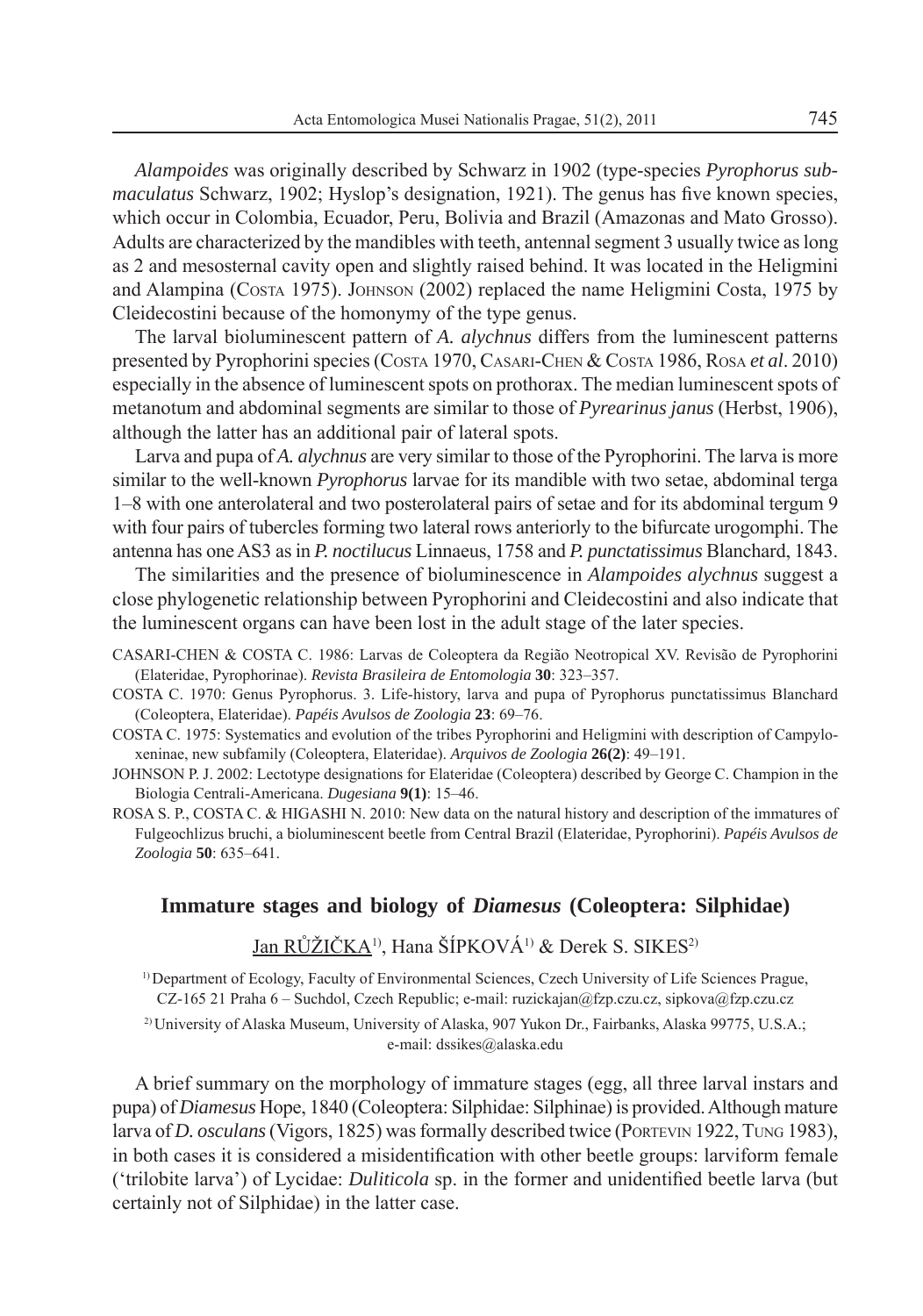Systematic position of *Diamesus* and closely related *Necrodes* Leach, 1815 is briefly discussed. Detailed distribution of *Diamesus* is commented (based on literary data, incl. PECK 2001, and material from 33 public and private collections), with widely distributed *D. osculans* (known from India to south-east Australia) and endemic *D. bimaculatus* Portevin, 1914 (restricted only to Taiwan).

Biology of *Diamesus* is summarized, attraction to light traps and baited pitfall trap is general way how adults are mostly collected (as already reviewed by PECK 2001). Association with Titan arum (*Amorphophallus titanum*, Plantae: Araceae) is documented, chemical composition of its rotting animal-like odor (SHIRASU et al. 2010) is similar to sulphur-containing volatile organic compounds released by real carrion (KALINOVÁ et al. 2009). Well developed hind wing of *D. osculans* is compared with that of *Necrodes littoralis* (Linnaeus, 1758), main differences are found in better developed venation of medium part of the wing and enlarged anal area.

Immature stages of *D. osculans* were reared in the laboratory; best results were obtained if larvae are reared together on a large piece of decaying fish meat, from first larval instar to mature larva, pupation take part in chamber in the soil. However, contamination with Nematoda was observed on carrion and larvae in most cases. Time span from egg to teneral adult is 38–40 days, longest life stage being the  $3<sup>rd</sup>$  larval instar (developing for three weeks).

Larva of *D. osculans* is compared with larva of *Necrodes littoralis*, both genera share pale median line on tergites and laterally divided second abdominal ventrite. Larva of *Diamesus* differ by more compact and more flattened body, relatively larger and more robust head, shorter and more robust legs, round lighter spots on laterotergites of abdominal segments (oval to elongate spots are developed in *N. littoralis*) and only short praescutum and scutellum on dorsum of abdominal segments (elongate praescutum and scutellum in *N. littoralis*). Important morphological characters are documented by macrophotography.

- KALINOVÁ B., PODSKALSKÁ H., RŮŽIČKA J. & HOSKOVEC M. 2009: Irresistible bouquet of death how are burying beetles (Coleoptera: Silphidae: Nicrophorus) attracted by carcasses. *Naturwissenschaften* **96**: 889–899.
- PECK S. B. 2001: Review of the carrion beetles of Australia and New Guinea (Coleoptera: Silphidae). *Australian Journal of Entomology* **40**: 93–101.
- PORTEVIN G. 1922: Description de la larve de Diamesus osculans Vig. (Silphidae). *Miscellanea Entomologica* **26**: 4–6.

SHIRASU M., FUJIOKA K., KAKISHIMA S., NAGAI S., TOMIZAWA Y., TSUKAYA H., MURATA J., MANOME Y. & TOUHARA K. 2010: Chemical identity of a rotting animal-like odor emitted from the inflorescence of the titan arum (Amorphophallus titanum). *Bioscience, Biotechnology and Biochemistry* **74**: 2550–2554.

TUNG V. W.-Y. 1983: *Common Malaysian beetles*. Longman Malaysia Sdn. Berhad, Kuala Lumpur, xviii + 142 pp., 32 pls.

### **Host utilisation by** *Brachinus***, coleopteran parasitoids**

Pavel SASKA<sup>1,2)</sup> & Alois HONĚK<sup>1,2)</sup>

<sup>1)</sup> Czech University of Life Sciences, Kamýcká 129, CZ-165 21 Praha 6 – Suchdol, Czech Republic; e-mail: saska@vurv.cz

2) Crop Research Institute, Department of Entomology, Drnovska 507, CZ-161 06 Praha 6 – Ruzyně, Czech Republic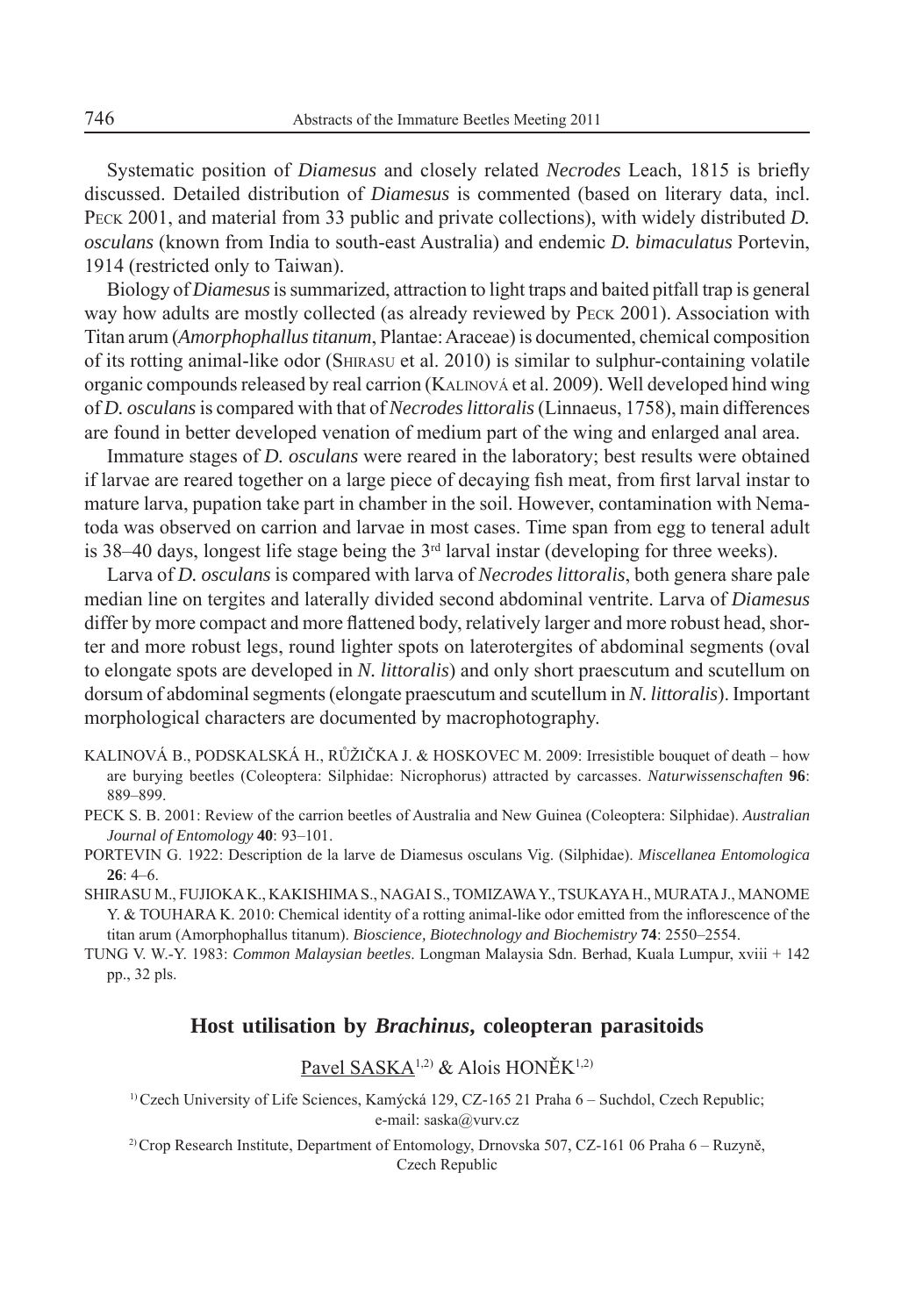In insect larvae, optimising food utilisation with respect to available meals and time is essential for achieving maximum adult body size, which is a relevant proxy of fitness. We studied the efficiency of food conversion, body size, mortality and development time in a solitary idiobiont ectoparasitoid, *Brachinus explodens* (Coleoptera: Carabidae), reared in the laboratory on the pupae of another carabid genus, *Amara*.

The efficiency of conversion index (ECI – ratio of ingested to assimilated food) was, on average,  $54.1 \pm 1.1$  % (n = 76), with a minimum of 26.9 % and a maximum of 81.6 %. The rate of increase in biomass gained (*Wgained*) with biomass of the host was constant in females, but it decreased in males over the range of host body mass. Females, therefore, grew heavier from hosts of the same mass compared to males. Body length increased with the host mass and was correlated with *W<sub>gained</sub>* identically for both genders. Mortality was unaffected by the host mass, but it significantly increased below 20 °C. In contrast, the development time of the feeding phase of the larva increased with the host mass at 20.3 and 23.7°C, but it remained unaffected at 26.9°C and in all three temperatures considering pupal development. *W<sub>sained</sub>* increased with development time up to ca. 8 days of larval feeding at 23.7°C, above which it began to decrease.

To our knowledge, our data are the first on food utilisation in solitary idiobiont coleopteran ectoparasitoids, and they present the highest values of ECI in insects.

**Acknowledgements.** Supported by the grant # 206/09/1266.

## **Larvae of case-bearing leaf beetles (Coleoptera: Chrysomelidae: Cryptocephalinae)**

### Matthias SCHÖLLER

Biological Consultancy Ltd., Storkower Str. 55, 10409 Berlin, Germany; e-mail: schoeller@tricho.b.shuttle.de

The larvae of leaf beetles in the subfamilies Lamprosomatinae and Cryptocephalinae with its three tribes Clytrini, Cryptocephalini and Chlamisini wear a case, for this reason they are called 'case bearers'. This case is based on an extrachorion produced by the parental females which cover their eggs with a case made by faeces and secretes. The egg case is subsequently kept and enlarged by the larva with faeces and soil as they grow. Pupation takes place within the larval case (ERBER 1988).

On a world-wide scale, the larvae of about 6 % of the Cryptocephalinae were described, however, the quality of the descriptions is quite variable because the descriptions partly date back to the  $19<sup>th</sup>$  century. The knowledge of the Central European fauna is much better, mostly due to the publications of W. Steinhausen (e.g., STEINHAUSEN 2007), the keys allow to determine approximately 90 % of the species.

Larval characters used for determination include the shape and microsculpture of the head capsule, the stigmal plates, and setae of the tibiotarsus and the head capsule. While late-instar larvae are needed for determination, first instar larvae provide characters of importance for phylogenetic studies like spatulate and papillate head capsule setae (REID 1995).

The larvae of most Cryptocephalinae feed on leaf litter contrary to the adults that feed on green parts of the plants. Consequently the subfamily is well represented in semi-desert and steppe biotopes, where green leaves may not be present all year round. However, there are also many Cryptocephalinae present in tropical rainforests.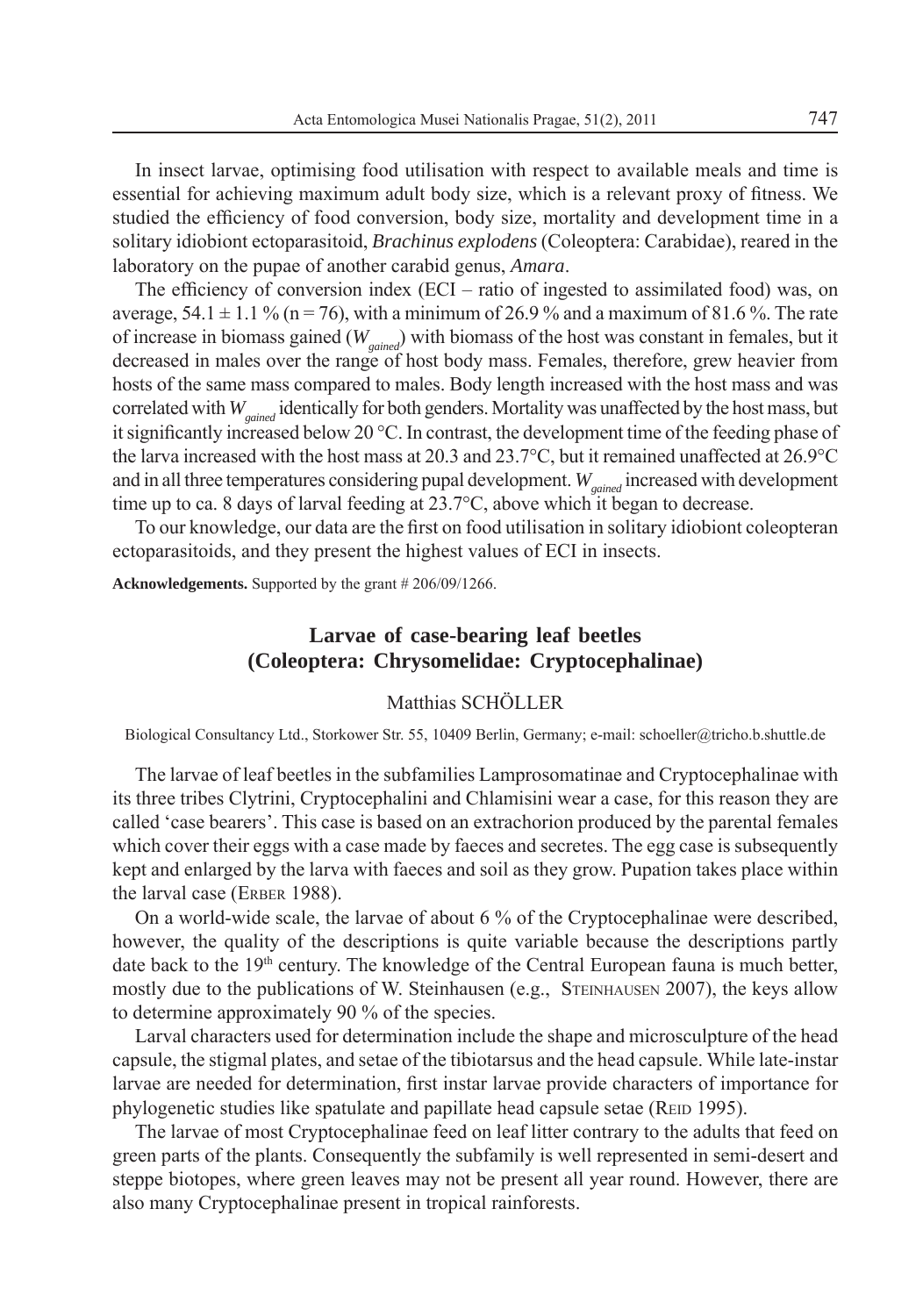The larval cases provide some protection from generalist insect predators, but parasitoid natural enemies are known (SCHÖLLER 1999), and Carabid beetles and mammalian insectivores have been shown to prey on Cryptocephalinae larvae (OWEN 2003).

Several species in the tribe Clytrini and few in the tribe Cryptocephalini are known to be associated with ants. The larvae of these myrmecophilous species were collected in the vicinity or even within the nest of ants. However, the life-history of these species is only poorly known and controversial information can be found in the literature, ranging from nest materials as feeding substrate to predatory behaviour. In one study, the Clytrini *Macrolenes dentipes* (Olivier) was experimentally shown to feed on both dry and fresh insect fragments (zoosaprophagy) as well as leaf litter (phytosaprophagy) (SCHÖLLER 1998). Recently another species, *Clytra laeviuscula* Ratzeburg, was shown to be zoosaprophagous (Schöller, unpubl. data). The larvae are presumably actively transported into the nest by the ants. Foraging *Lasius emarginatus (Olivier)* ants were experimentally offered eggs and first instar larvae of *C. laeviuscula*. First instar larvae were instantly picked up and transported by the worker ants, while eggs were only picked up in 30 % of the observations (Schöller, unpubl.).

The future study of larvae of especially tropical Cryptocephalinae is a promising field for both research on phylogeny and life-history of this species-rich leaf beetle subfamily.

ERBER D. 1988: Biology of Camptosomata Clytrinae – Cryptocephalinae – Clamisinae – Lamprosomatinae. Pp. 513–552. In: JOLIVET P., PETITPIERRE E. & HSIAO T. H. (eds.): *Biology of Chrysomelidae*. Kluwer Academic Publishers, Dordrecht, the Netherlands.

- OWEN J. A. 2003: Field studies on Cryptocephalus coryli (Linnaeus) (Coleoptera: Chrysomelidae). *Entomologist's Gazette* **54**: 39–44.
- SCHÖLLER M. 1998: Zoosaprophagy and phytosaprophagy in chrysomelid beetle larvae, Macrolenes dentipes and Pachybrachis anoguttatus (Coleoptera: Chrysomelidae: Clytrinae and Cryptocephalinae). *Museo Regionale di Scienze Naturali Bollettino* (Torino) **1998**: 281–285.
- SCHÖLLER M. 1999: Field studies of Cryptocephalinae biology. Pp. 421–436. In: COX M. L. (ed.): *Advances in Chrysomelidae biology 1*. Backhuys Publishers, Leiden, the Netherlands.
- STEINHAUSEN W. 2007: Die Blattkäfergattung Cryptocephalus Geoffroy (1768) und ihre Untergattungen in Mitteleuropa nach larvaler Morphologie mit einer Revision der Larven-Bestimmungstabelle (Steinhausen, 1994). *Mitteilungen der Münchner Entomologische Gesellschaft* **97**: 23–32.
- REID C. A. M. 1995: A cladistic analysis of subfamilial relationships in the Chrysomelidae sensu lato (Chrysomeloidea). Pp. 559–631. In: PAKALUK J. & SLIPINSKI S. A. (eds.): *Biology, phylogeny, and classification of Coleoptera*. PAN, Warzawa.

## **Biology and larval morphology of four** *Larinus* **species (Coleoptera: Curculionidae: Lixinae), possible biological control agents**

### Jiří SKUHROVEC<sup>1)</sup> & Rafał GOSIK<sup>2)</sup>

1) Department of Plant Ecology and Weed Science, Crop Research Institute, Drnovská 507, Praha 6 – Ruzyně, CZ-161 06, Czech Republic; e-mail: jirislavskuhrovec@gmail.com

2) Department of Zoology, Maria Curie-Skłodowska University, Akademicka 19, 20-033 Lublin, Poland; e-mail: cossonus@gmail.com

The weevil genus *Larinus* Dejean, 1821, belonging to the tribe Lixini Schoenherr, 1823, includes approximately 180 species (GÜLTEKIN 2006). *Larinus* species have different habitat preferences; some of them are associated with xerothermic communities, whilst others inhabit wet meadows, pasture or ruderal communities. The studied species are generally monophagous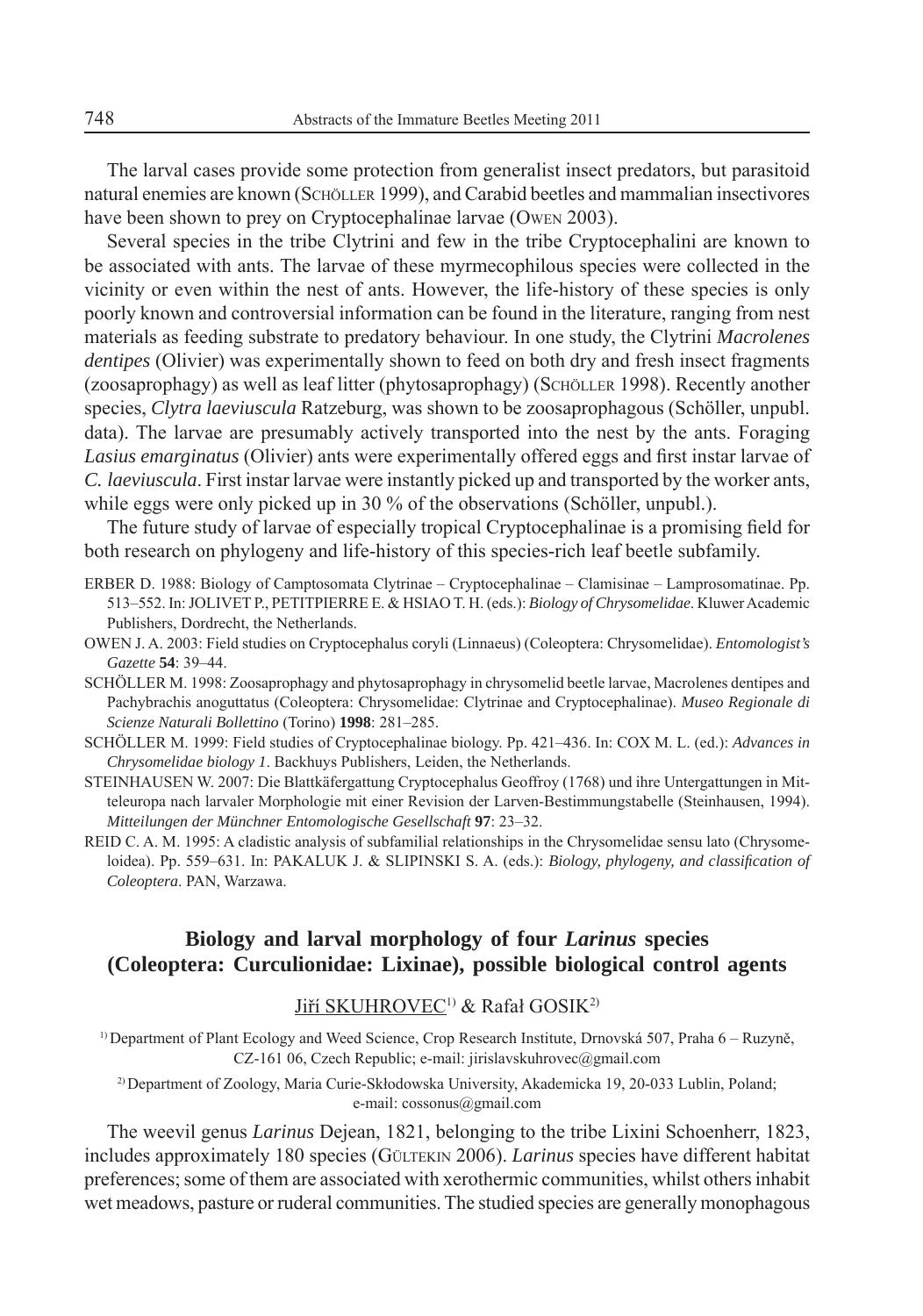or oligophagous, and they are associated with plants from the tribe Cardueae of the genera: *Arctium* L., *Carduus* L., *Carlina* L., *Centaurea* L., *Cirsium* Mill., and *Onopordum* L. (KOCH 1992). The majority of *Larinus* species could be considered as potential biological control agents of weeds (NIKULINA et al. 2004). Importance and usefulness of weevil larvae as biological control agents for thistles (LOUDA et al. 2003) is suggested by their life strategies. Weevil larvae are able to destroy almost the whole receptacle and could prevent seeds from maturing, which will be tested in future studies (SKUHROVEC et al. 2008). Life strategies including type of oviposition and development of these weevils are described and photographs are provided of immature stages, adults, host plants, biotopes and parasitoids.

Detailed descriptions of immature stages of *Larinus* species are important for further studies of generic and subgeneric taxonomic relationships inside the Lixini tribe, to effectively protect endangered species, and to promote the use of larvae of *Larinus* species as a potential biological control agent against weeds (e.g. *Carduus*, *Cirsium*). We presented detailed descriptions of four species in the genus *Larinus*, which demonstrates the possibility of identifying mature larvae as pupa in these species, as has been done in other groups (Hyperini: SKUHROVEC 2007, *Bagous*: GOSIK 2008). Species identification of larvae with chaetotaxy is relatively easy, and it is generally much cheaper than identification by molecular methods (HIRSCH et al. 2010). The largest problem in identifying these species, missing of larval descriptions, occurs at the beginning of describing them, but this is also problem in many other groups and not only in weevils.

**Acknowledgements.** Research was supported by grant of the Ministry of Agriculture (MZE ČR) CZ0002700604 and AMVIS (ME 10037).

- GOSIK R. 2008: Comparative morphology of the developmental stages of Bagous alismatis (Marsham, 1802) (Coleoptera, Curculionidae) and other Bagous species. *Deutsche Entomologische Zeitschrift* **55**: 249–262.
- GÜLTEKIN L. 2006: A new species of the weevil genus Larinus Dejean from Turkey and Syria (Coleoptera: Curculionidae: Lixinae). *Zootaxa* **1248**: 21–26.
- HIRSCH J., SPRICK P. & REINEKE A. 2010: Molecular identification of larval stages of Otiorhynchus (Coleoptera: Curculionidae) species based on polymerase chain reaction-restriction fragment length polymorphism analysis*. Journal of Economic Entomology* **103**: 898–907.
- KOCH K. 1992: *Die Käfer Mitteleuropas. Ökologie.* Goecke & Evers, Krefeld, 371 pp.
- LOUDA S.M., ARNETT A.E., RAND T.A. & RUSSELL F.L. 2003: Invasiveness of some biological control insects and adequacy of their ecological risk assessment and regulation. *Conservation Biology* **17**: 73–82.
- NIKULINA O., GÜLTEKIN L. & GÜÇLÜ Ş. 2004: Larval morphology of the capitulum weevil, Larinus latus (Herbst) (Coleoptera, Curculionidae). *New Zealand Journal of Zoology* **31**: 23–26.
- SKUHROVEC J. 2007: Descriptions of larvae of the tribe Hyperini (Coleoptera: Curculionidae): III. Mature larvae of the genera Donus. *Zootaxa* **1606**: 1–28.
- SKUHROVEC J. KOPRDOVA S. & MIKULKA J. 2008: How can seed feeders regulate dispersion of thistles, Cirsium arvense and C. heterophyllum? *Journal of Plant Diseases and Protection, Special Issue* **XXI**: 281–284.

## **Morphology of the larva and pupa of the genus** *Notosacantha* **(Coleoptera: Chrysomelidae: Cassidinae: Notosacanthini) from Japan**

#### Haruki SUENAGA

Department of Ecology and Systematics, Graduate School of Agriculture, Hokkaido University, Sapporo, Hokkaido 060-8589, Japan; e-mail: altica@res.agr.hokudai.ac.jp

Cassidinae beetles are well studied on various evolutionary and biological subjects: i.e., their evolution with the host plants (DUENE & FARRELL 2005), the fossil record (CROWSON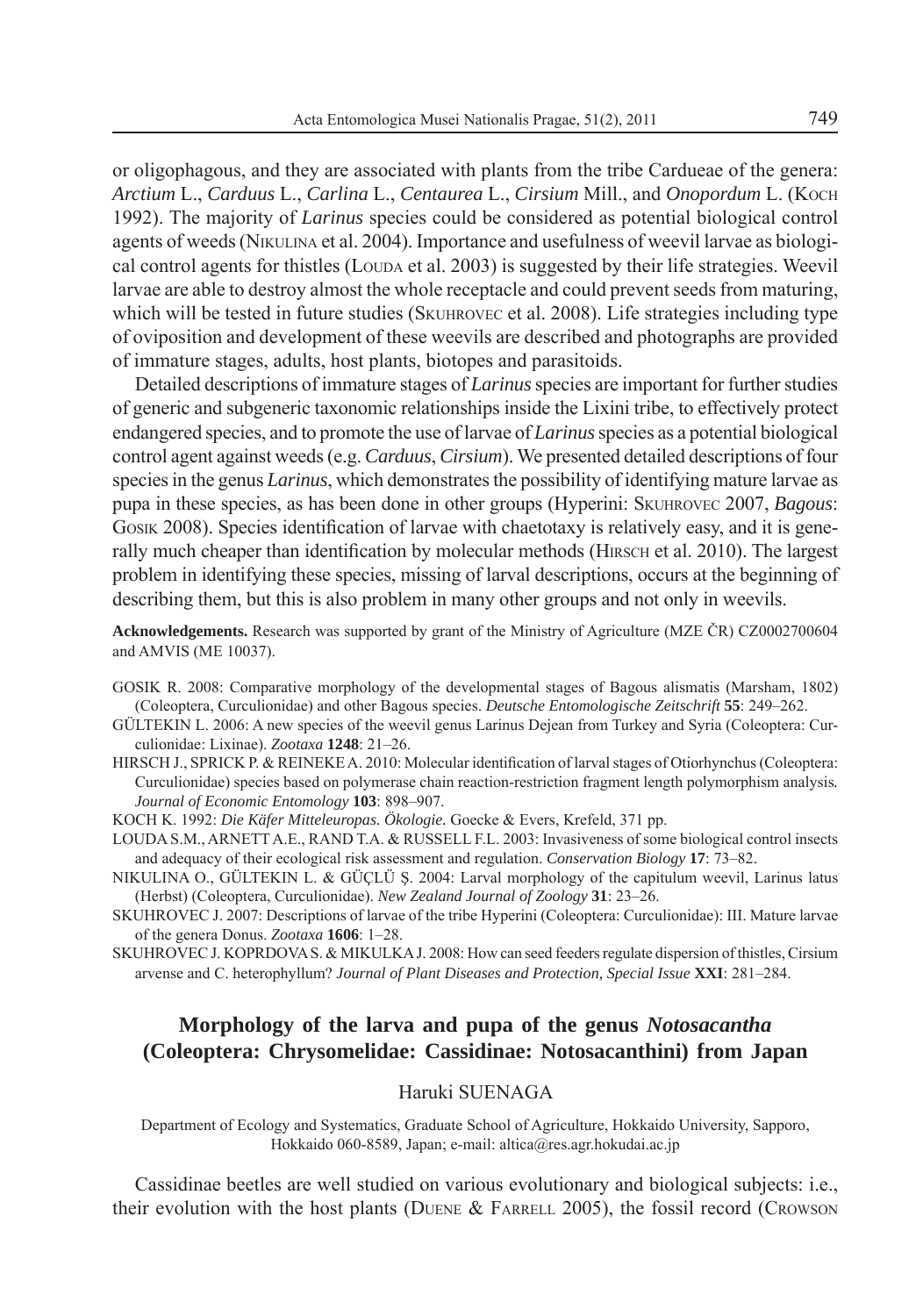1981), their parental care as a subsocial insect (WINDSOR 1987), their biology of larvae and adults (KIMOTO  $&$  TAKIZAWA 1994), the morphology of adults (CHABOO 2007) and reconstruction of the phylogeny (BOROWIEC 1995, HSIAO & WINDSOR 1999, CHABOO 2007). Their larval morphology has also been elaborately studied, and reviewed, and the chaetotaxy system has been recently established by BOROWIEC & ŚWIETOJAŃSKA (2003). As mentioned above, the beetles of the subfamily Cassidinae are provided with numerous data regarding their biology and are considered to be suitable for the study of evolutional biology.

Seven tribes, 15 genera and 43 species from the subfamily Cassidinae are known from Japan; of these, 32 species are described and studied concerning their immature stages (KIMOTO  $\&$ TAKIZAWA 1994). About 75 % of the Japanese species of Cassidinae have already been studied regarding their biology and morphology of their immature stages. The remaining species are usually very rare and not easily accessible for study. The larvae of the Japanese species of the genus *Notosacantha* have never been studied before, probably because their distributions are restricted and they are endemic to small islands.

In this presentation, I report the comparison of morphologies of the first and last instar larvae and pupae from the Japanese species of the genus *Notosacantha,* especially focusing on their chaetotaxy of the head capsule. I show the fragmentary knowledge, which has resulted from the comparison of the chaetotaxy among three genera of the tribe Oncochephalini which are the leaf-mining Cassidinae.

*Species examined: N. ihai* Chûjô, 1958*, N. loochooana* Chûjô, 1961 and *N. nishiyamai*  Komiya, 2002; all originating from the Ryukyu Islands, southwestern Japan. Their larvae are the leaf-miners.

*Methods:* I examined following characters: chaetotaxy of the head capsule, mouthparts, spiracles and  $8 - 9<sup>th</sup>$  abdominal segments. Terminology follows that of BOROWIEC & SWIETO-JAŃSKA (2003).

*Results:* (1) 1<sup>st</sup> instar and mature larvae can be distinguished based on the shape of the lateral scoli,  $8 - 9<sup>th</sup>$  abdominal segments, but their chaetotaxies are close and undistinguishable. The mature larva of *N. ihai* can be distinguished from *N. nishiyamai* and *N. loochooana* by 1) the length of spiracle; (2) lateral projections of  $8 - 9<sup>th</sup>$  abdominal segments and coloration of 7th abdominal segment that are different from those of *N. nishiyamai* and *N. loochooana*. The chaetotaxies of their head capsules are likewise similar to each other. In particular, *N. nishiyamai* and *N. loochooana* are so similar and that they are almost impossible to distinguish. The pupae of *N. ihai* and *N. nishiyamai* can be distinguished by (1) the shape of their pronota; (2) length of their spiracles; (3) branching of lateral projection: present or absent; (4) elytral projection: present or absent. The genus *Notosacantha* is distinguished from the genera *Prionispa* and *Chaeridiona* by the absence of the fronto-clypeal suture, and its head capsule is furnished with more (18–19) setae (15–17 setae in other three genera).

- BOROWIEC L. 1995: Tribial classification of the cassidoid Hispinae (Coleoptera: Chrysomelidae). Pp. 541–558. In: PAKALUK J. & ŚLIPIŃSKI S. A. (eds.): *Biology, and Classifi cation of Coleoptera: Papers Celebrating the 80th Birthday of Roy A. Crowson*. Warszawa.
- BOROWIEC L. & ŚWIĘTOJAŃSKA J. 2003: The first instar larva of Cassida nebulosa L. (Coleoptera: Chrysomelidae: Cassidinae) – a model description. *Annales Zoologici* (*Warszawa*) **53**: 189–200.
- CHABOO C. 2007: Biology and phylogeny of the Cassidinae Gyllenhal sensu lato (Tortoise and leaf-mining beetles) (Coleoptera: Chrysomelidae). *Bulletin of the American Museum of Natural History* **305**: 1–250.

CROWSON R. A. 1981: *The biology of the Coleoptera.* Academic Press, London, 802 pp.

DUANE D. M. & FARRELL B. D. 2005: Molecular phylogenetics evolution of host use in the Neotropical rolled leaf 'hispine' beetle genus Cephaloleia (Chevrolat) (Chrysomelidae: Cassidinae). *Molecular Phylogenetics and Evolution* **37**: 117–131.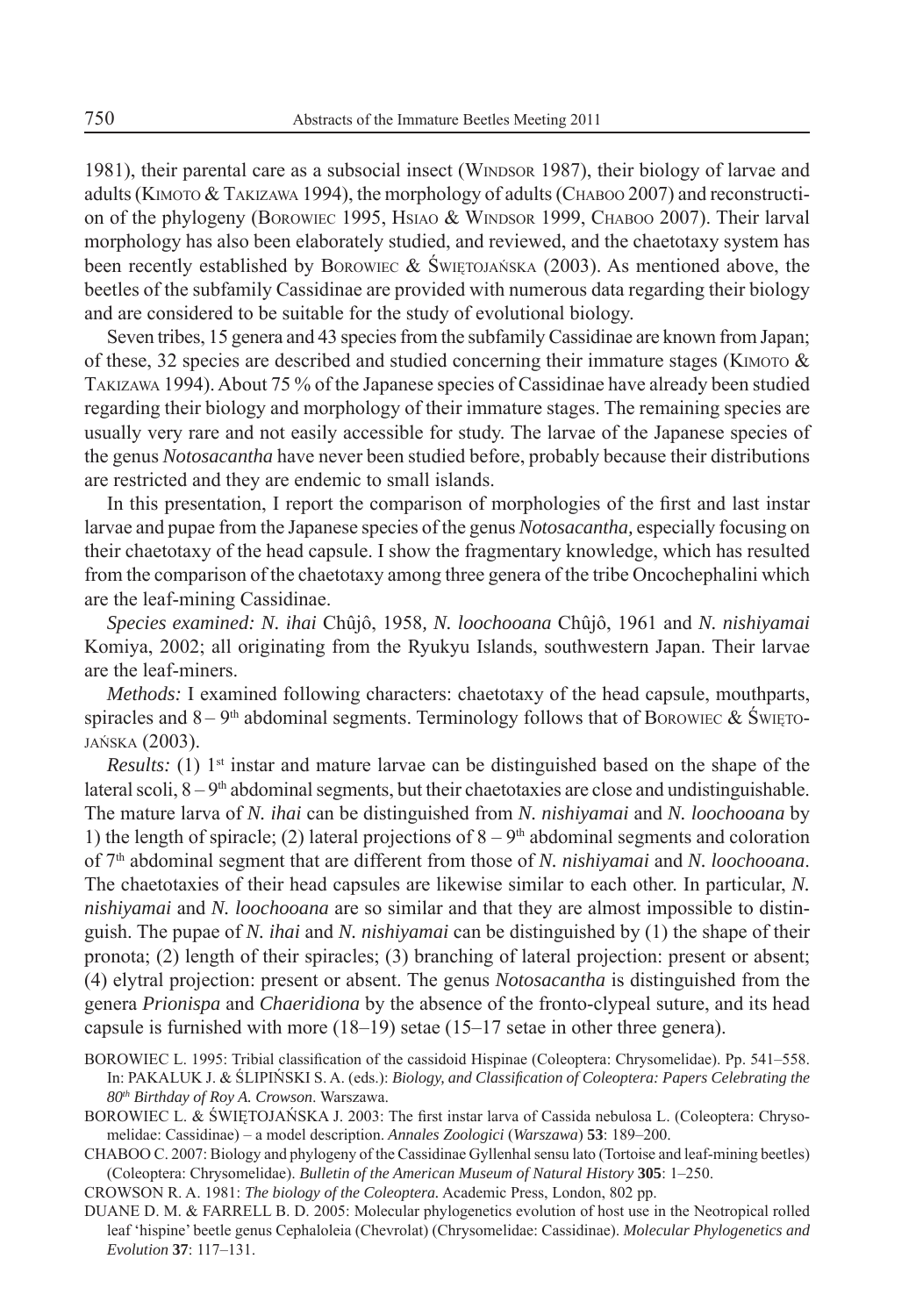- HSIAO T. H. & WINDSOR D. M. 1999: Historical and biological relationships among Hispinae inferred from 12S mtDNA sequence data. Pp. 39–50. In: COX M. L. (ed.): *Advances in Chrysomelidae biology* Vol. 1. Backhuys, Leiden, 671 pp.
- KIMOTO S. & TAKIZAWA H. 1994: *Leaf beetles (Chrysomelidae) of Japan.* Tokai University Press, Tokyo, 539 pp (in Japanese).

ŚWIĘTOJAŃSKA J. 2009: *The immatures of tortoise beetoles with bibliographic catalogue of all taxa (Coleoptera: Chrysomelidae: Cassidinae).* Biologica Silesiae, Wrócław, 157 pp.

WINDSOR D. M. 1987: Natural history of a subsocial tortoise beetle, Acromis sparsa Boheman (Chrysomelidae, Cassidinae) in Panama. *Psyche* **94**: 127–150.

#### **What to do with dried-up larvae**

### Petr ŠÍPEK

Department of Zoology, Faculty of Science, Charles University in Prague, Viničná 7, CZ-128 44 Praha 2, Czech Republic; e-mail: sipekpetr80@gmail.com

Almost every one has the painful experience of finding one of its most important samples from spirit collection dried-up. Dried-up vials with alcohol samples can be occasionally found in museum collections, alcohol evaporates quickly and especially old vials may not seal perfectly. Sometimes are dry pinned larvae also found in the same box with adult beetles. Most people consider a dried-up larval sample useless for any studies. However there is a good chance to recover such material with the use of trisodium phospate solution. The method is very easy and was originally published by VAN CLEAVE  $& Ross(1947)$ . The specimen is soaked in 0.5% solution of trisodium phospate  $(Na_3P0_4)$ ; length of soaking depends on the size of specimen, from a few hours to several days. Specimens may initially float on the solution; however this is not the rule. Sinking of the specimen often indicates a sufficient stage of rehydration. When the specimens are soaked enough, they can be transferred into 75% alcohol by soaking them in 30% and 50% alcohol for few minutes. The method can be applied also for the rehydration of other dried-up spirit samples as adult Heteroptera (P. Banař pers. comm.), spiders, mites (M. Řezáč, pers. comm.) or in helmitology. Some attention should be paid if rehydrating females which may contains eggs, as these might swell too much and cause the specimen virtually to explode (J. Gruber, pers. comm.).

Trisodium phospate is used as a cleaning agent, food additive, stain remover and degreaser, therefore it can be considered safe to use. The chemical comes in various hydric forms from anhydric trisodium fosfate to dodecahydrate. For re-hydratation of larval samples we successfully use the dodecahydrate of trisodium fosfate ( $\text{Na}_3\text{PO}_4$ .12H<sub>2</sub>O).

CLEAVE H. J. VAN & ROSS J. A. 1947: Use of Trisodium Phosphate in microscopical technic. *Science* **106**: 194.

### **The current advance in immature 'Trichiinae'**

### Petr ŠÍPEK

Department of Zoology, Faculty of Science, Charles University in Prague, Viničná 7, CZ-128 44 Praha 2, Czech Republic; e-mail: sipekpetr80@gmail.com

After the description of the *Coleocorynus* larvae (ŠÍPEK et al. 2009), the total number of described immature taxa of 'Trichiinae' (sensu KRIKKEN 1984; including Cryptodontini, Incaini, Osmodermatini, Platygeniini and Trichiini) has risen to 48, in 14 genera. Analyses based on larval and adult morphological characters have corroborated the hypothesis about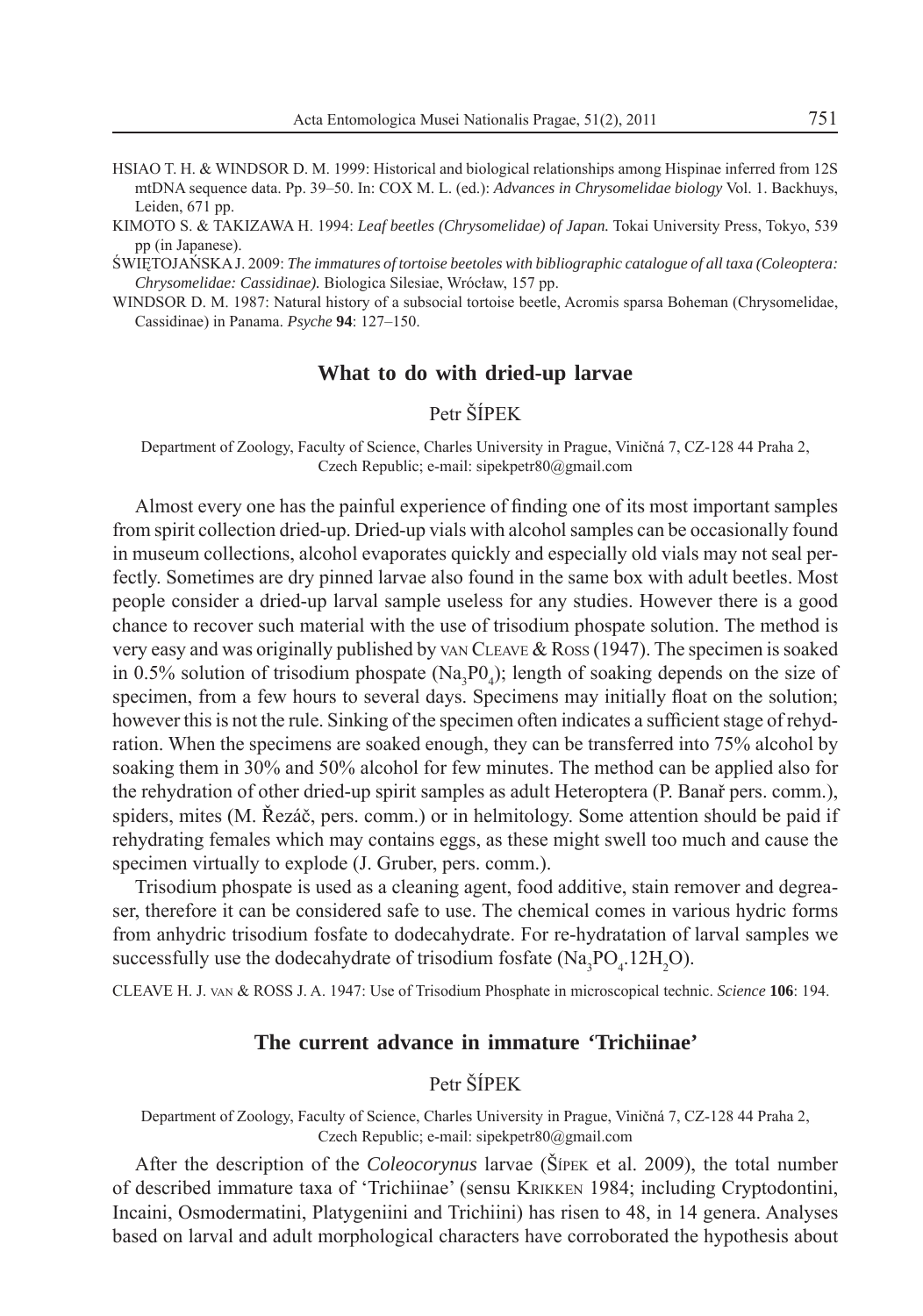the polyphyly of Trichiinae. Since 2009 some more material was available for further study. In collaboration with Renzo Perissinotto and Enrico Richiardi we currently finalize the description of two immature *Stripsipher* species from South Africa. Moreover three dry pinned larvae of *Platygenia* were found in the Smithsonian collection of Scarabaeoidea in Lincoln (Nebraska, USA). These larvae were successfully re-hydrated and can be used for further studies. The larvae of *Stripsipher* are similar to other larvae Trichiini sensu stricto, e.g. *Trichius, Gnorimus*, however they differentiate sligtly in the morphology of the epipharynx. The most remarkable feature of *Platygenia* larvae is the fusion of abdominal tergite IX and X found only in *Osmoderma* and Cetoniinae sensu stricto. With no surprise, parsimony analyses based on the morphological dataset of ŠÍPEK et al. (2009) have shown a sister-group relationship of *Stripsipher* and *Trichius* + (*Gnorimus* + *Iridiosoma*). The inclusion of *Platygenia* into the current dataset has caused dramatic changes in the overall topology of the phylogenetic tree. While *Platygenia* was identified as sister group of *Valgus*, the most significant result was the inclusion of the Inacaini genera *Inca* and *Archedinus* into a clade composed of *Valgus, Platygenia, Coelocorynus* and Trichiini sensu stricto. Although these results are preliminary and weakly supported they indicate the necessary direction of future research.

KRIKKEN J. 1984: A new key to the suprageneric taxa in the beetle family Cetoniidae, with annotated lists of the known genera. *Zoologische Verhandelingen* **210**: 1–77.

ŠÍPEK P., GREBENNIKOV V. & GILL B. 2009: Afromontane Coelocorynus (Coleoptera: Scarabaeidae: Cetoniinae): larval descriptions, biological notes, phylogenetic analysis and polyphyly of Trichiini. *European Journal of Entomology* **106**: 95–106.

## **Immatures of** *Phelypera schuppeli* **(Boheman, 1834) with comments on natural history (Coleoptera: Curculionidae: Hyperinae)**

Sergio A. VANIN<sup>1)</sup>, Daniela de Cássia BENÁ<sup>2)</sup> & Fabiano F. ALBERTONI<sup>3)</sup>

1) Departamento de Zoologia, Instituto de Biociências, Universidade de São Paulo, Rua do Matão, Travessa 14, 101, 05508-900 São Paulo, SP, Brasil; e-mail: savanin@ib.usp.br

2) Faculdade de Ciências Biológicas e Ambientais, Universidade Federal da Grande Dourados, Cidade Universitária, Rodovia Dourados – Itahum, km 14, 79804-970, Dourados, MS, Brasil; e-mail: danicoleoptera@gmail.com

> 3) Rua Peixoto Gomide, 742, ap. 93, Bela Vista, CEP 01409-000, São Paulo, SP, Brasil; e-mail: fabianoalbertoni@gmail.com

The knowledge on taxonomy and natural history of the Cepurini, tribe to which the genus *Phelypera* Jekel, 1865 is asigned, is scanty. As immatures of *Phelypera* are poorly described, we decided to provide a detailed morphological description of the last instar larva and the pupa of *P. schuppeli* (Boheman, 1834) and compare with immatures of Hyperini described. The material studied was collected in the Midwest (Dourados, MS and Pirenópolis, GO) and Southeast Brazil (Bauru, SP). Unlike other groups of Curculionidae, the larvae of Hyperinae do not leave inside plant tissue, but instead they spend all their development time on or under their host leaves surface (CAPIOMONT 1868, LIMA 1956, BONDAR 1943). The known larvae of *Phelypera* species are exophytic, brightly colored, eruciform, provided with abdominal ambulatory ampullae, and resemble larvae of Lepidoptera. The mature larvae can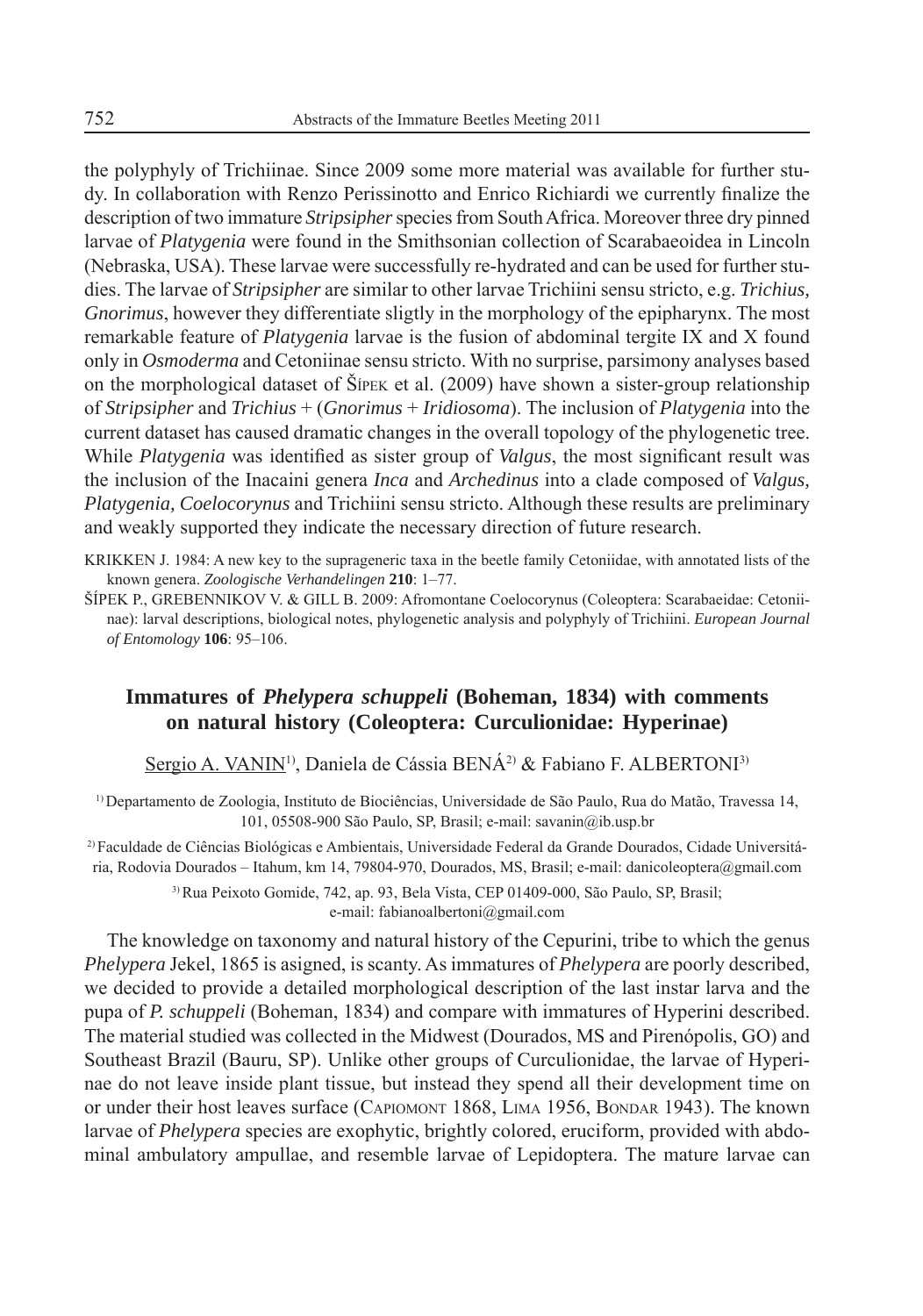spin globular wide-laced cocoons where pupation takes place. The host plant of *Phelypera schuppeli* is *Pachyra aquatica* Aubl. (Bombacaceae) (LIMA 1956, BONDAR 1943). Some data achieved during field work, and also obtained under laboratory conditions, confirmed previously published biological observations on *P. schupelli* (FERREIRA & CAMARGO 1989, DINIZ & MORAIS 1996). Furthermore, additional information is reported, mainly on defensive behavior, process of cocoon construction and natural enemies that contribute to the natural regulation of *P. schuppeli* populations, as the larva predator *Supputius cincticeps* (Stål, 1860) (Hemiptera: Pentatomidae) and the prepupa and pupa parasitoid *Jeliscoa* sp. (Hymenoptera: Pteromalidae).

BONDAR G. 1943: Notas Entomológicas da Bahia XII. *Revista Entomológica* **14(1–2)**: 85–134.

CAPIOMONT G. 1868: Révision de la tribu des Hypérides, Lacordaire, et en particulier des genres Hypera Germ., Limobius Schönh., et Coniatus Schönh. renfermant la description de plusiers genres nouveaux et de 85 espèces nouvelles. *Annales de la Société Entomologique de France, Serie 4* **7**: 417–560.

DINIZ I. R. & MORAIS H. C. 1996: Herbivory by the weevil Phelypera schuppeli, feeding on the tree Pachira aquatica and parasitoid attack. *Revista de Biologia Tropical* **44**: 919–921.

FERREIRA M. J. & CAMARGO S. S. 1989: Ciclo evolutivo de Phelypera schuppeli Boheman, 1834 (Coleoptera, Curculionidae, Hyperinae) em laboratório. *Anais da Sociedade Entomológica do Brasil*, **18**: 221–228.

LIMA A. M. DA C. 1956: *Insetos do Brasil. 10*. Escola Nacional de Agronomia, Série Didática n° 12, Rio de Janeiro, 373 pp.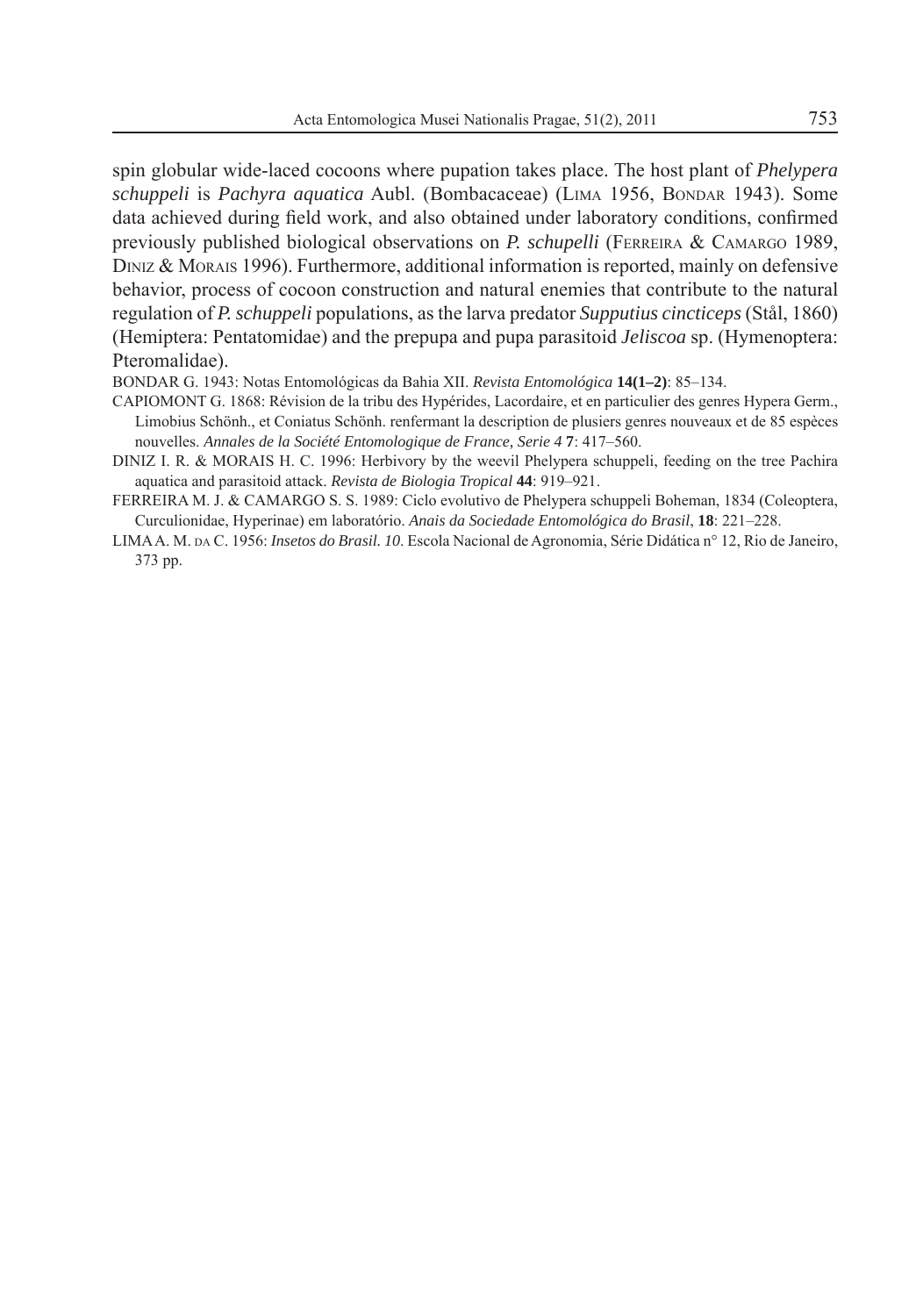### **POSTERS**

## **The van Emden larval collection of Coleoptera housed in the Natural History Museum, London**

### Beulah H. GARNER

Department of Entomology, Natural History Museum, Cromwell Road, London, SW7 5BD, United Kingdom; e-mail: b.garner@nhm.ac.uk

The spirit preserved coleoptera collection of Dr. F. I. van Emden (1898–1958) was presented to the Natural History Museum, London in 1977 by his son, Dr. H. F. van Emden. The collection comprised of 6,500 spirited tubes and 2,400 slides, principally of Coleoptera larvae. The collection is investigated, and a summary of notable taxa listed, with particular reference to van Emden's seminal works (VAN EMDEN 1941, 1943).

EMDEN F. I. VAN 1943: Larvae of British Beetles IV: Various small families. *Entomologist's Monthly Magazine* **78–79**: 209–223.

EMDEN F. I. VAN 1941: Larvae of the British Beetles. II. A Key to the British Lamellicornia Larvae. *Entomologist's Monthly Magazine* **77**: 117–129, 181–192.

## **Maintaining concentration: a new practical method for profiling and topping up spirit collections**

#### David G. NOTTON

Department of Entomology, Natural History Museum, Cromwell Road, London, SW7 5BD, United Kingdom; e-mail: d.notton@nhm.ac.uk

A new method of profiling alcohol-preserved collections is presented and its use as a diagnostic tool is discussed. Some previous methods for topping up are reviewed and a new method is proposed. A novel tool is presented – a reference table for calculating the concentration of topping up alcohol – which allows the regulation of preservative alcohol concentration within close limits. The method can be used for remedial and routine topping up and can be adapted to the needs of different collections.

## **Development of the epipharynx in two aphodiid species of the genus** *Amidorus* **(Coleoptera: Aphodiidae)**

#### Angela ROGGERO, Claudia TOCCO & Claudia PALESTRINI

Dpt. of Biologia Animale e dell'uomo, Via Accademia Albertina 13, I-10123 Torino, Italy; e-mails: angela.roggero@unito.it, claudia.tocco@unito.it, claudia.palestrini@unito.it

Coleoptera development leads to profound modifications of tissues and organs. The mouthparts are always present, being functional in larval instars and adult, though not in pupa. Among these structures, the epipharynx is almost unique and, in adults, is differentiated to the extent that it is reliable for taxa identification. Although less well characterized, the epipharynx is also widely studied in larvae, but it is not usually examined in pupa.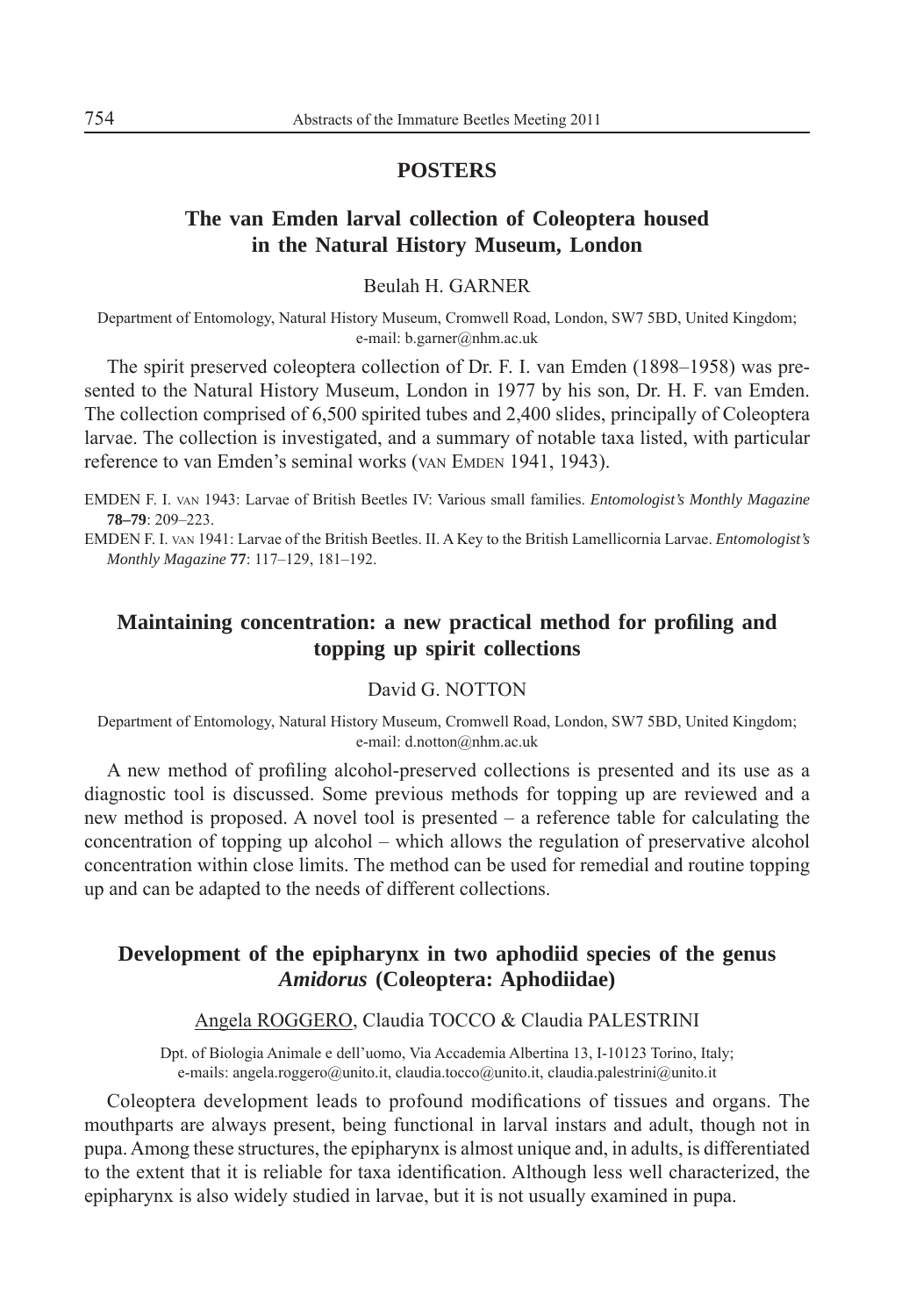The aim of our work was to study the ontogenetic trajectories of the epipharynx development in *Amidorus immaturus* and *A. obscurus* (Coleoptera: Aphodiidae), two closely related Palaearctic species that are almost indistinguishable on the basis of external traits (DELLACASA & DELLACASA 2006, TARASOV 2008, TOCCO et al. 2011). The pupal epipharynx of *A. obscurus* is shown for the first time and the features of the structure in adult, pupa and larvae are compared.

Adults of both species were collected in Val Ferret (Val d'Aosta, NW Italy) and reared in the laboratory to hatch the preimaginal instars. The larvae were identified according to species, gender and instar (ROGGERO et al., submitted), then the epipharynges were dissected, mounted on slides and photographed (Tocco et al. 2011); the dataset included adults and larvae of both sexes ( $N_{\text{corr}}$  = 168). Through landmark-based geometric morphometrics the phenotypic differences and ontogenetic trajectories of the two species were analyzed. Seven landmarks were placed on the epipharynx by  $tpsDig 2.16$  (ROHLF 2010a), according to functional homology criteria. Generalized Procrustes Analysis was carried on by tpsRelw 1.49 (ROHLF 2010b), retaining the Relative Warp values (RWs) for the further analyses. To define the size measurement, the centroid size value of the epipharynx (CS\_epi) was chosen. We drew the scatterplots of RW scores pairs to summarize the shape variation within the sample, identifying the different groups (PASW Statistics 18, IBM SPSS). The classifications based on species, instars and species/instars together were tested by the Multivariate Test of Significance as implemented in tpsRegr 1.37 (ROHLF 2009), and the statistical results were compared to choose the better-fit hypothesis.

A non-significant difference in body size between the two species has already been observed at each larval instar (ROGGERO et al., submitted). Hence, shape variation during development was tested here. To check whether *A. immaturus* and *A. obscurus* share the same ontogenetic trajectories, the shape space was examined in the plot of RWs score pairs, then a MANOVA was performed on the RWs scores (species and instars as fi xed factors). To examine the relationship between shape and size in each species, the RWs 1 and 2 were regressed separately on size (expressed by the CS\_epi), then the covariation in shape and size was tested by ANCOVA. Subsequently, to examine the relationship between shape and size during development, a MANCOVA was employed with RWs scores as the dependent variables (species and instar as fixed factors and the CS epi as a covariate).

In the Relative Warps analysis (a.k.a. PCA) the first three out of ten RWs explained about the 98 % of the overall shape variation (RW  $1 = 95.35$  %). The separation between the species was well-resolved for adults, but was poor for the preimaginal instars that were largely superimposed in any plot of pairs of the first three RWs. The Multivariate Tests of Significance based on species and instars separately gave significant results, although the percent unexplained value (used as an overall measure of fit) was high for both the classifications. A better result was achieved using the species/instars classification together, obtaining significant statistics and the lowest value of percent unexplained.

The MANOVA results confirmed that the shape of the epipharynx differs significantly both in species and in instars. For each species, a significant relationship of size and shape was assessed through Regression Analysis. In the development of the two species, often a similar pattern of changes affect the same parts (i.e. the apotormae), which differ exclusively in the growth ratio, as was established through the ANCOVA on RW\_1. Besides, the development